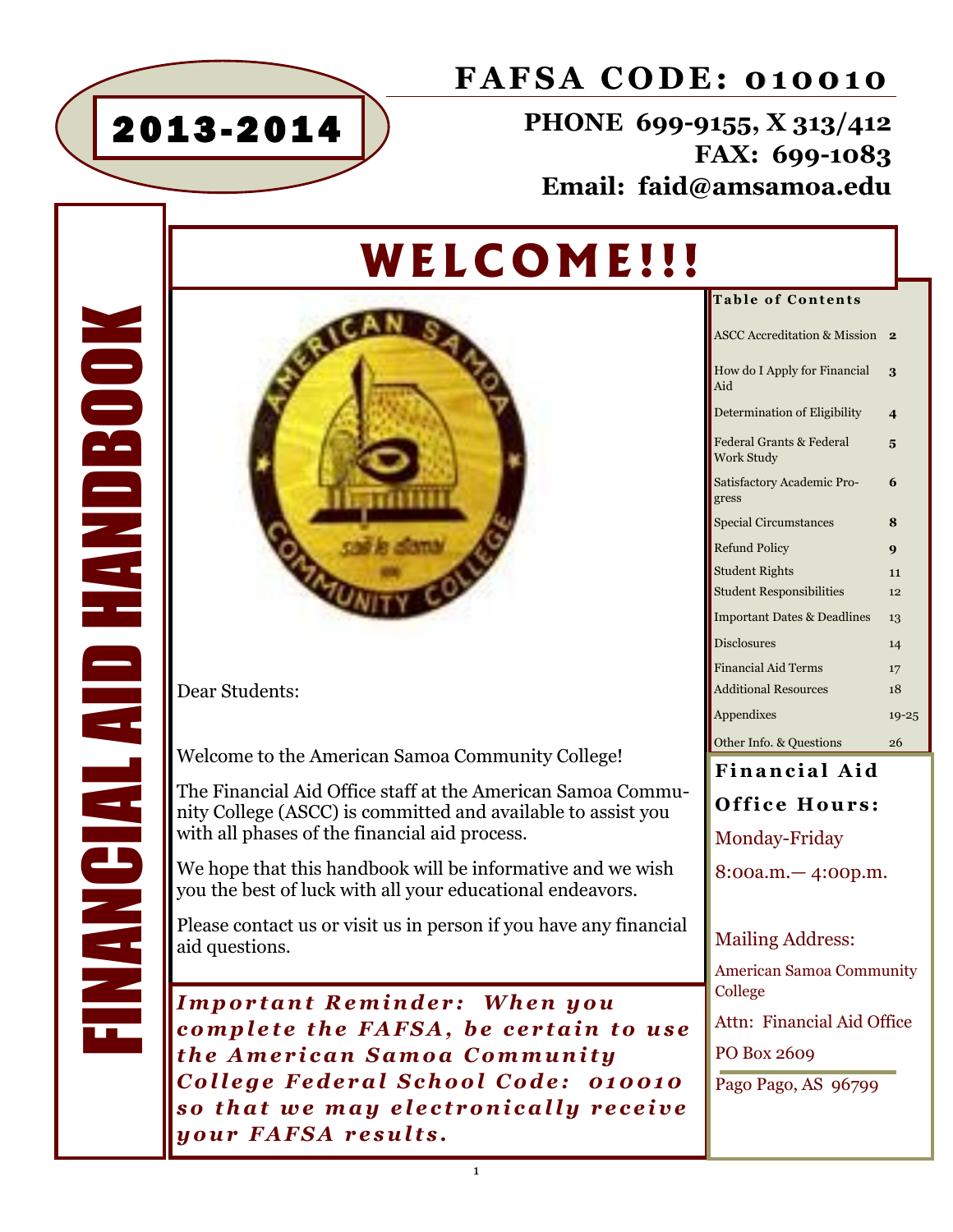

**A S C C** 

**A c c r e di t a ti o n** 

### YOUR COLLEGE **Y O U R C O M M U N I T Y** YOUR CHOICE **Y O U R F U T U R E ! ! !**

The American Samoa Community College (ASCC) is committed to providing quality services for its students. One method of providing these services is to develop ways to ease the financial burden of a college education. You may be eligible to receive Federal Student Aid (FSA) to help pay for your educational costs such as tuition and fees, room and board, books and supplies, transportation, and other miscellaneous personal expenses. Federal Student Aid provides funding for you to earn your first professional degree or baccalaureate degree.

The American Samoa Community College (ASCC) is accredited by the Accrediting Commission of Community and Junior Colleges (ACCJC) of the Western Association of Schools and Colleges (WASC) and Accrediting Commission for Senior Colleges and Universities (ACSCU). *10 Commerical Boulevard, Suite 204, Navatom CA 94949. Ph: (415) 506-0234 Fax: (415) 506-0238*

## **Financial Aid MISSION STATEMENT**

The mission of the Financial Aid Office (FAO) is to ensure that all eligible individuals benefit from federal financial assistance for education beyond high school. Promoting and assuring higher education access and opportunity are the basic principles of Federal Student Aid. By supporting the promise of postsecondary education, we uphold its value as a force for greater inclusion in our society and for the continued vitality of American Samoa as a territory of the United States of America.

**Non-Discrimination Statement:** *Discrimination on the basis of ethnic group identification, religion, age, sex, sexual orientation, color, or physical or mental disability in all programs, activities, and work environment is unlawful and will not be tolerated by ASCC.*

### *SAILI LE ATAMAI, SEEK KNOWLEDGE*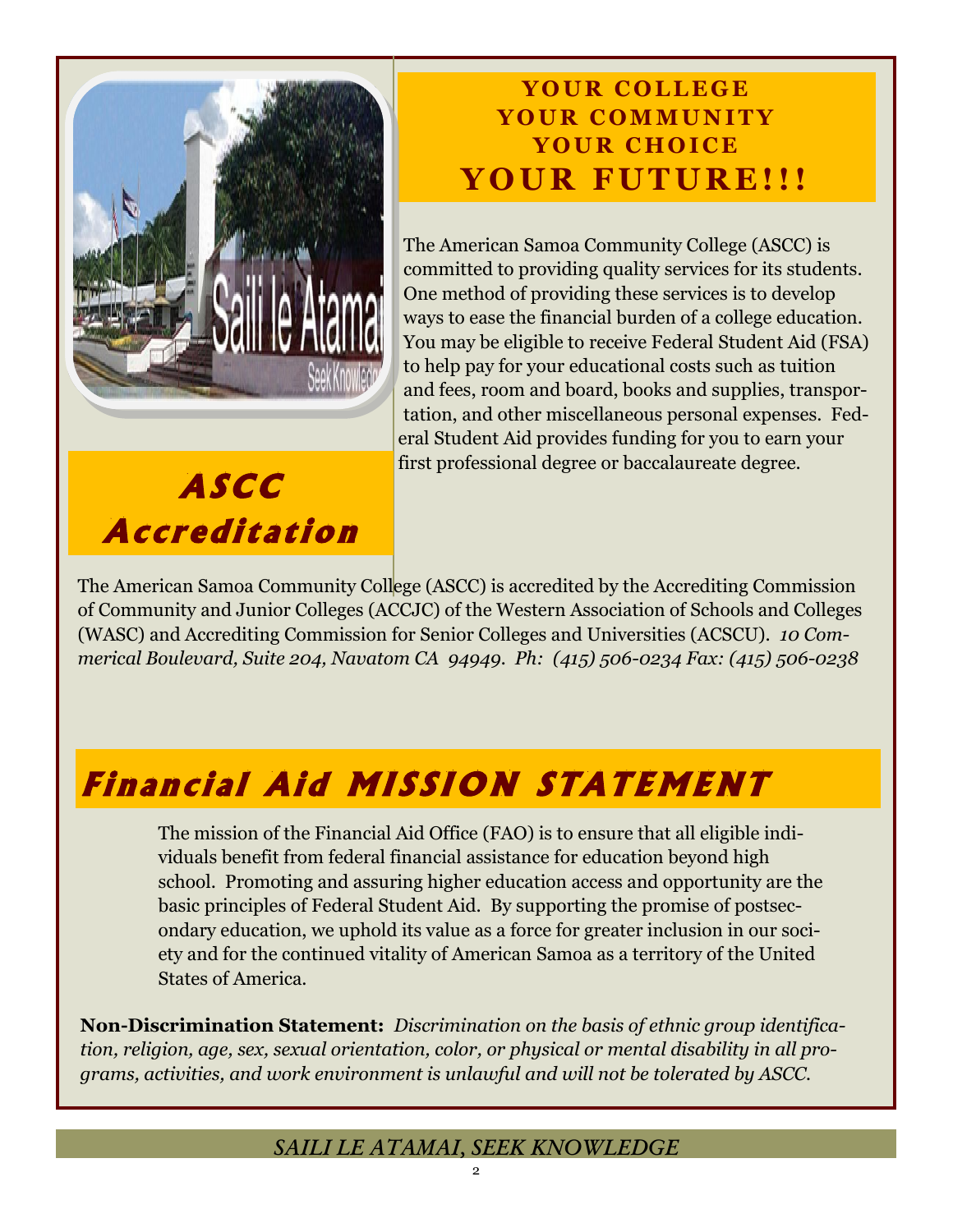### **How Do I Apply for Financial Aid?**

# **F A F S A**

*You must complete the Free Application for Federal Student Aid (FAFSA). You may apply online or with a paper application.*

- You can apply online at **www.fafsa.ed.gov.** You will need a PIN # so you can electronically sign the FAFSA online application. Apply for a PIN # at **www.pin.ed.gov**.
- Paper applications are available online. However, we strongly encourage you to complete the electronic application online.
- If applying online, please complete the FAFSA on the Web Worksheet, then complete the online application and follow the signature instructions.

**Note:** *If you are a dependent student, please advise your parent to apply for a PIN #.*

### **Wait for Notification**

**Once your application is processed, the FAFSA processor will notify you about your eligibility either by electronic or postal mail.** The Financial Aid Office may contact you for any required additional forms. Be advised that any discrepancies must be resolved before student aid is awarded.

### **Eligibility Requirements for Federal Student Aid**

- Have a high school diploma, GED (or equivalency), have completed home schooling at the secondary level; or have passed an "Ability-to-Benefit" test approved by the U.S. Department of Education.
- Be enrolled in an eligible program leading to an associate degree, certificate or transfer to a University.
- Be a U.S. citizen, U.S. national, or an eligible noncitizen of the U.S. A list of eligible U.S. noncitizens statuses may be obtained from the Financial Aid Office. (Documents required: Birth Certificate or U.S. Passport, an American Samoa Government Photo ID - not needed if U.S. Passport is available)
- Have a valid Social Security Number.
- Meet and maintain Satisfactory Academic Progress (SAP) requirements.
- Have financial need as demonstrated by the Financial Aid Office review of your completed FAFSA.
- Be registered with the Selective Service if required (generally applies to male students, at least 18 years old, born after December 31, 1959).
- Do not owe a refund or a repayment on a federal grant.
- Not be in default on a federal educational loan.
- Not be convicted of possessing or selling illegal drugs while enrolled and receiving federal financial aid.
- **SUBMIT** all required forms and documents requested by the Financial Aid Office.

*Important: Other than the General Verification (V1), you may be selected for other verifications* 

*(See Appendix A)*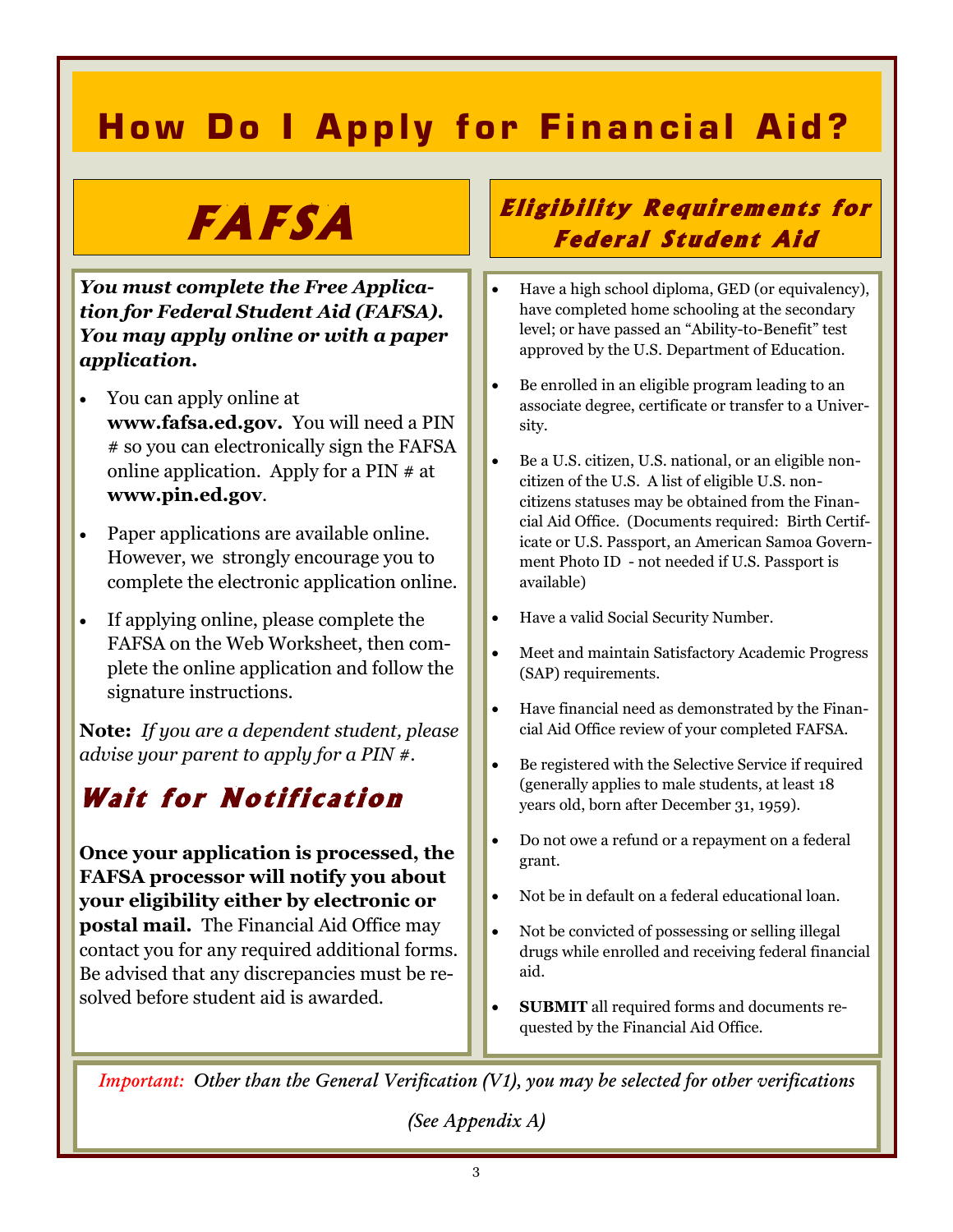## **Determination of Eligibility**

*While the student and his/her family are primarily responsible for meeting educational expenses, the federal government can help you pay for college. A student must demonstrate financial need to be eligible. Before an award is offered, the Financial Aid Office determines the amount of aid for which the student qualifies and the types of aid for which the student is eligible.*

### **Cost of Attendance**

The Cost of Attendance (COA) includes tuition and fees and allowances for educational and living expenses, such as room and board, books and supplies, miscellaneous personal expenses (including a reasonable allowance for renting or purchasing a personal computer), and transportation costs. Living accommodations and special additional costs such as dependent-care costs, and expenses for disabled students are also taken into consideration.

### **Expected Family Contributions**

Federal Student Aid uses the data on your FAFSA to calculate an Expected Family Contribution (EFC). This is the amount of money the student and family are expected to contribute toward the student's annual college costs.

The Financial Aid Office will subtract your EFC from your total cost of attendance. The result is your financial need.

COA—EFC = Financial Need

### **Financial Need Determination**

Expenses or your educational plus living costs are calculated. The Financial Need is the maximum aid a student can receive from a combination of all aid sources.

### **Formula**

 **Student Budget (Determined by the Financial Aid Office)**

**— Expected Family Contribution (Determined by federal processor)**

**— Resources (Additional)**

**————————————————-**

**= Financial NEED**

## *Important:*

*Financial Aid Eligibility requirements are under continuous review and are subject to change.*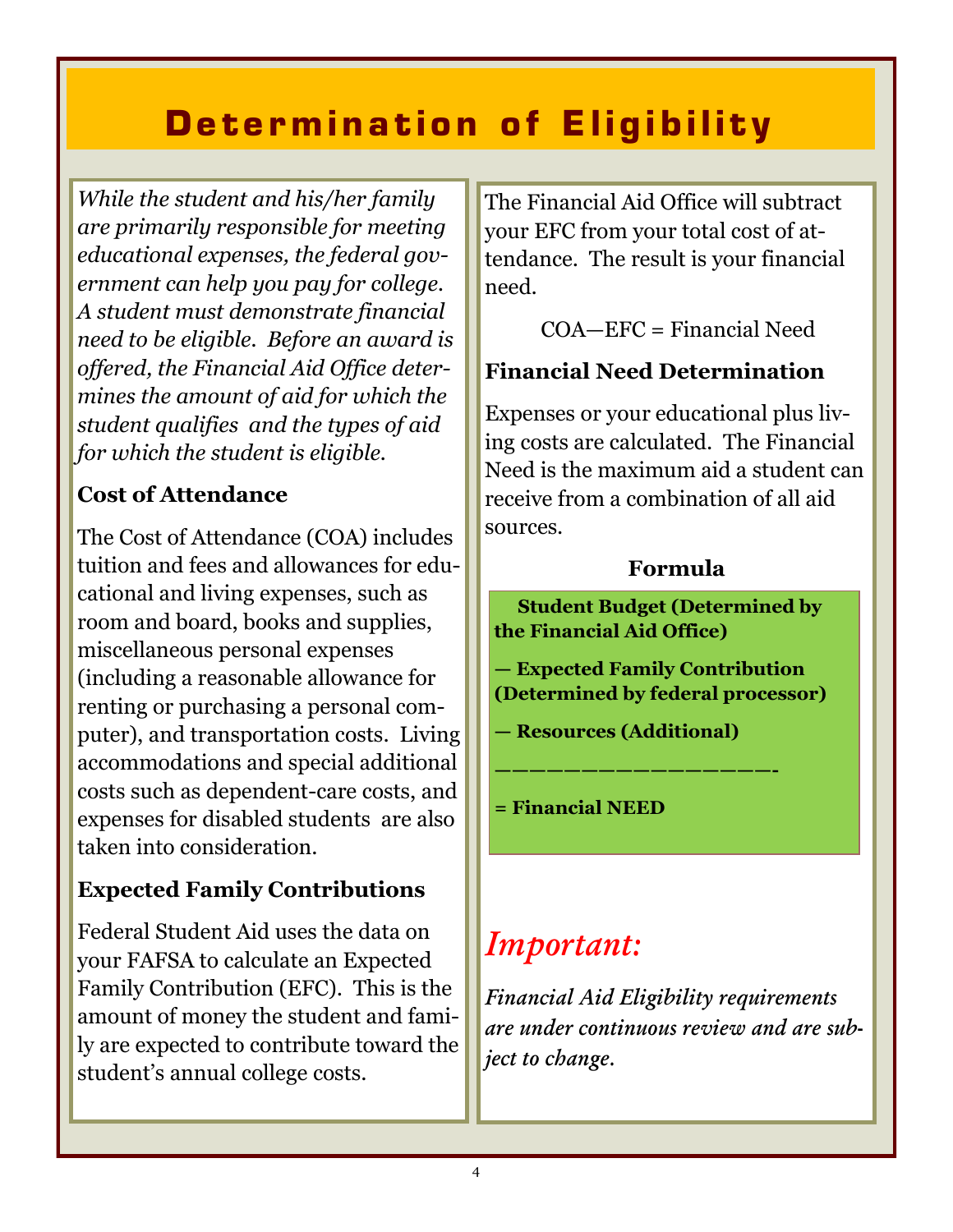### **Federal Grants & Federal Work Study**

*When the FAFSA process is complete, students will receive an Award Notification detailing eligibility for federal aid.* 

### **Federal Pell Grant**

The Pell Grant program is the founda-

tion for an award

package. Pell

Grants provide fi-

nancial assistance to eligible part-time and full-time students . The amount of a student's award is based on the EFC, COA, and the enrollment status on a semester basis.

### **Federal Supplemental Educational Opportunity Grant (FSEOG)**

FSEOG is a limited grant fund for Pelleligible students with the lowest EFCs,

**2013-2014 AWARD**

**FOR ZERO EFC**

| <b>CREDITS</b> | <b>ENROLL-</b><br><b>MENT</b>  | <b>AWARD</b> |
|----------------|--------------------------------|--------------|
| $12 +$         | <b>FULL-TIME</b>               | \$2,822.50   |
| $9 - 11$       | $3/4$ TIME                     | \$2,117.00   |
| $6 - 8$        | <b>HALF TIME</b>               | \$1,411.50   |
| $1 - 5$        | <b>LESS THAN</b><br>$1/2$ TIME | \$394.00     |

### **Federal Work Study (FWS)**

FWS are available to students who demonstrate financial need and are enrolled at least half-time. Eligible students are placed in work-study jobs, usually on campus.

| who meet                              | 2013-2014 COST OF ATTENDANCE STUDENT BUDGET |                                                                         |            |  |
|---------------------------------------|---------------------------------------------|-------------------------------------------------------------------------|------------|--|
| the priori-<br>ty filing<br>deadlines |                                             | Full-time, 3/4 time or half- Enrolled less-than half<br>time enrollment | -time      |  |
| and are                               | <b>Tuition &amp; Fees</b>                   | \$3,550.00                                                              | \$1,350.00 |  |
| enrolled                              | <b>Room &amp; Board</b>                     | \$4,116.00                                                              | \$o        |  |
| full time.                            | <b>Books/Supplies</b>                       | \$1,950.00                                                              | \$780.00   |  |
|                                       | <b>Transportation</b>                       | \$1,060.00                                                              | \$1,060.00 |  |
|                                       | <b>Miscellaneous</b>                        | \$6,50.00                                                               | \$o        |  |
|                                       | <b>TOTAL COA</b>                            | \$11,326.00                                                             | \$3,190.00 |  |
|                                       |                                             |                                                                         |            |  |
|                                       |                                             |                                                                         |            |  |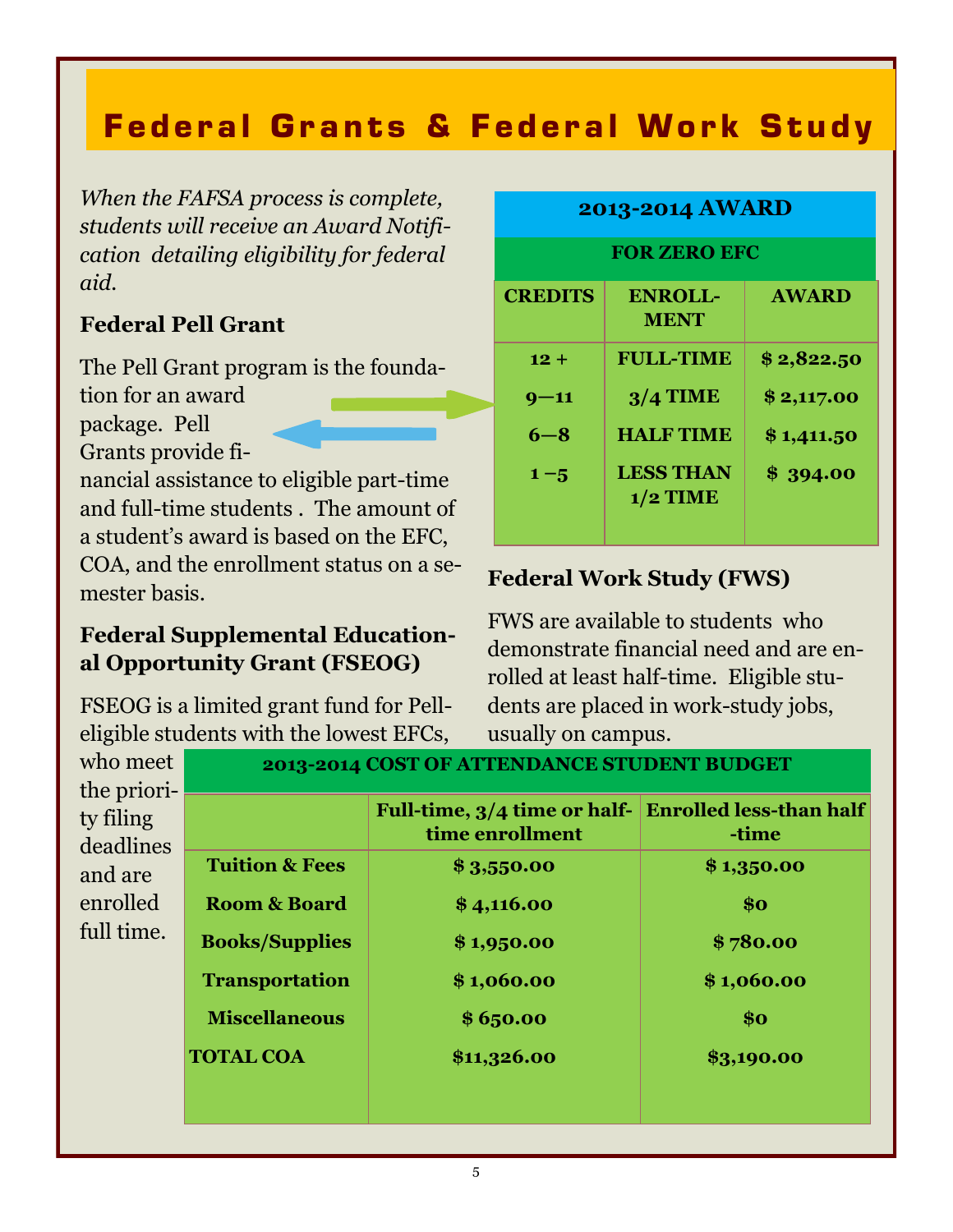## **Satisfactory Academic Progress**

*Students receiving financial aid must demonstrate and maintain Satisfactory Academic Progress (SAP) toward the achievement of an associate degree or certificate of proficiency in an eligible educational program.*

- 1. Students must maintain a minimum of **2.00 semester term Grade Point Average** and
- 2. Students **must also maintain at least a 2.00 Cumulative Grade Point Average** for the entire academic career.
- 3. Successfully complete at least 2/3 or 66.667% of all credits attempted in a semester and all the cumulative semester credits attempted during the entire academic career.

Grades of P, NP, W, W/NP, W/F, AU, AR, UW, R, X, and F are not counted as SAP but will be included with credits attempted. **Successful completion requires a grade of at least D– in any course.**

A "T" grade is used to identify all credit hours transferred from other colleges. An "E" grade identifies credit given when a student successfully challenges any course. Credit hours earned for a "T" or "E" grade are not counted in determining your enrollment status for purposes of FSA. An "I" (Incomplete) grade is given when a student fails to complete all required course work by the end of the semester; credits will be earned when final letter grade is posted to the student's academic record.

### **Cumulative Academic History**

After the Financial Aid Office receive the processed FAFSA, your total postsecondary history at ASCC and other college(s)/university(s) attended are taken into account in determining whether you are maintaining SAP. This applies to all periods of enrollment whether or not you have received financial aid.

### **Maximum Time Frame**

To maintain SAP, you must complete the requirements for your declared degree or certificate by the time you have attempted 150% of the published program length.

### *Example:*

Published length of program is 60 credits

 you will be considered not to be maintaining SAP, and will lose your eligibility for Federal student aid after attempting 150%, or 90 credits in that program.

### *NOTE: 30 remedial credits attempted will be paid by financial aid; any attempted remedial credits beyond 30 will not be paid by financial aid.*

Generally, all credit hours attempted by the student are counted in determining SAP. In the event that it becomes necessary for the student to *withdraw completely* from school after a semester has begun, the student may request in writing that the Financial Aid Office not include the hours for that semester as "Hours Attempted" in evaluating the student's SAP.

*Important: Transfer credits from other colleges/universities are also considered in evaluation of SAP.*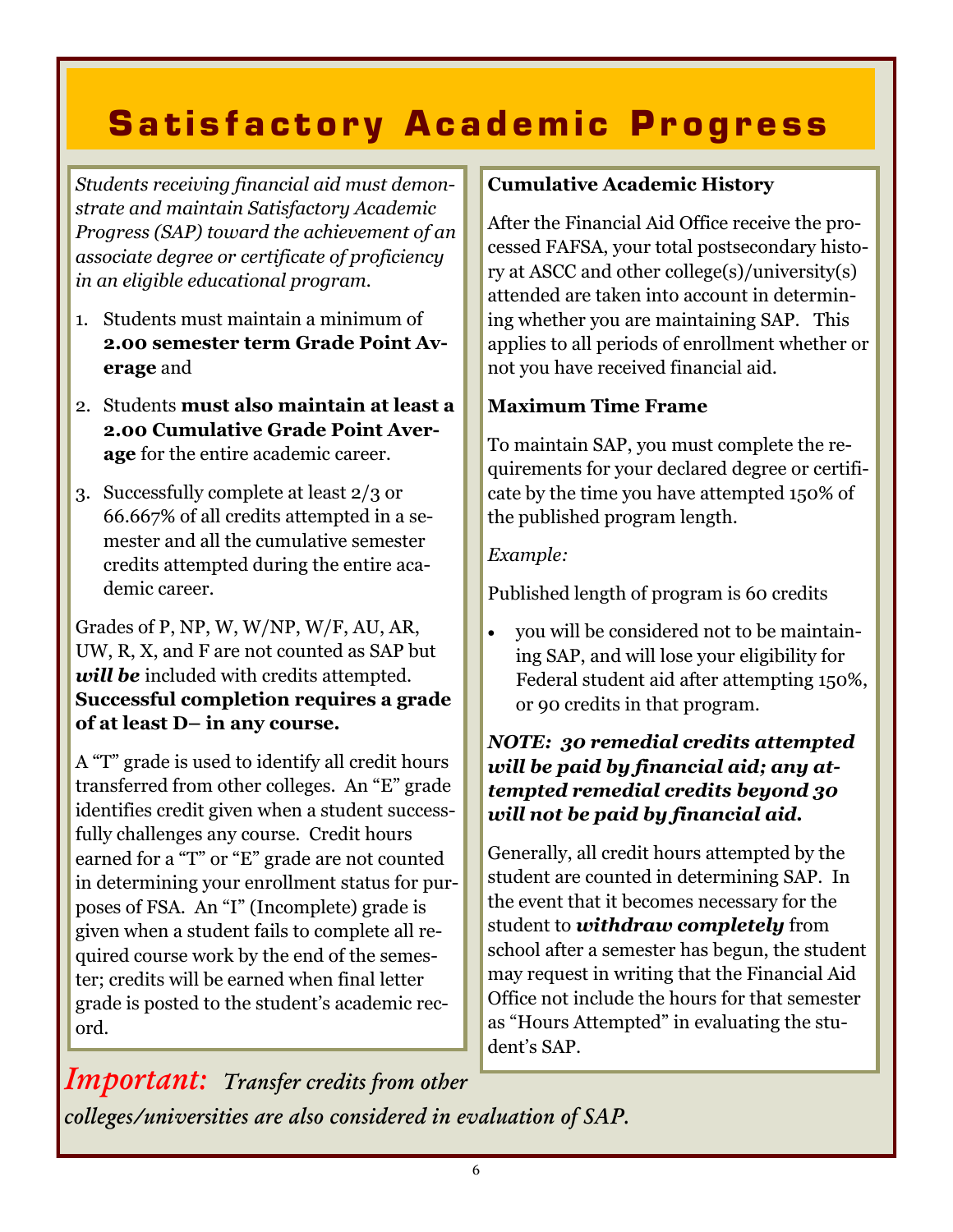## **Satisfactory Academic Progress ( C o n t ' d )**

### **CONSEQUENCES**

### **Financial Aid Probation/Warning**

If you do not meet the financial aid SAP as stated above, you will be placed on financial aid probation or SAP Warning. You may continue to receive financial assistance for *one semester* while on financial aid probation or SAP warning.

### **Financial Aid Suspension**

If you fail to maintain good SAP by the *End of the Semester of Financial Aid Probation*, you will be placed on Financial Aid Suspension. You will not be able to receive Federal Student Aid.

### **Financial Aid Reinstatement**

To regain SAP and eligibility for FSA after suspension, you must earn at least a 2*.00 semester* **AND** *cumulative grade point average during the period of suspension.* In addition, you must successfully complete at least 2/3 (66.667%) of the credits attempted and raise your cumulative successful completion rate to at least 2/3 (66.667%).

### **Appeals**

Unusual circumstances (such as student illness, death of an immediate family member, family stress, or medical/emotional disability) may warrant a review of a disqualified student's individual situation. A Financial Aid Appeal (Available in the Financial Aid Office) may be filed if such a review is desired. (*See Appendix B for process of Appeal).* 

### **ASCC Attendance Policy**

Students are expected to attend all classes and laboratories for which they have registered for and to receive final grades. Students are also responsible for all work and assignments missed due to absence from class.

Students with excessive absences during the first two weeks of instruction will be administratively dropped. A student cannot exceed six (6) absences for Monday, Wednesday, Friday classes, four (4) absences for Tuesday, Thursday classes; and three (3) absences for summer sessions. The number of absences allowed for the College Accelerated Preparatory Program (CAPP) is the same as what is detailed above. *(See ASCC Academic Catalog)*

A student can be excused from classes at the discretion or upon verification by the instructor, for the following reasons: medical, family emergency, special curricular activities, military obligations, jury duty, and related official College sponsored activities.

The Veterans Administration requires that institutions of higher education keep accurate records of attendance of all enrolled veterans.

*Important: For financial aid purposes, a student is allowed to retake (one time only per previously passed course) any previously passed course. Passed means any grade higher than an "F," regardless of ASCC policy requiring a higher qualitative grade or measure to have been considered to have passed the course. A student may be repeatedly paid for repeatedly failing (F) the same course.* **See your Financial Aid Counselor for details.**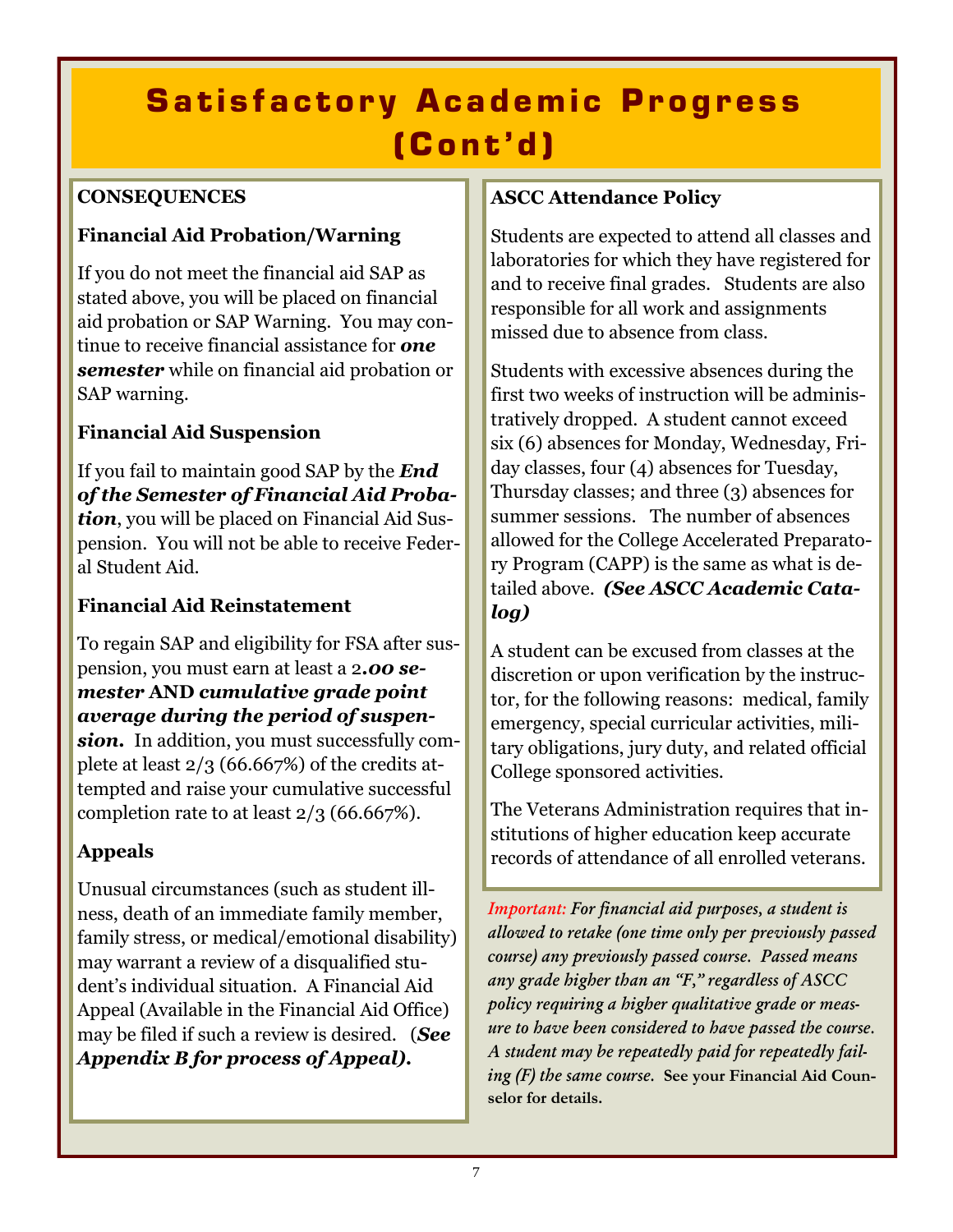## Special Circumstances

*Are you "Dependent" for the FAFSA? (Meaning, Will you be required to provide parental information on the FAF-SA?)*

To determine the answer, ask yourself the following questions:

- 1. Were you born before January 1, 1990?
- 2. At the beginning of the school year, will you be working on a master's or doctorate program?
- 3. As of today, are you married?
- 4. Do you have children who receive more than half of their support from you?
- 5. Do you have dependents (other than your children or spouse) who live with you and who receive more than half of their support from you, now and through June 30, 2014?
- 6. When you were age 13 or older, were both your parents deceased, were you in foster care or were you a dependent or ward of the court? ("Ward of the Court" means you were removed from your parent's custody for your protection by the court).
- 7. Are you a veteran of the U.S. Armed Forces?
- 8. Are you currently serving on active duty in the U.S. Armed Forces for purposes other than training?
- 9. Are you an emancipated minor as determined by a court in your state?
- 10. Are you in a legal guardianship as determined by a court in your state?
- 11. Did your high school or a homeless liaison determine that you were an unaccompanied youth who was homeless?
- 12. Did a director of an emergency shelter program determine that you were an unaccompanied youth who was homeless?
- 13. Did the director of a runaway or homeless youth basic center or transitional living program determine that you were an unaccompanied youth who was homeless or were self-supporting and at risk of being homeless?

If you answered "Yes" to any of the questions, then you are considered Independent and will not be required to submit parent information.

There is one other condition in which you may be considered Independent. The Financial Aid Office can use *Professional Judgment*  to review cases of students with special circumstances.

In extreme rare cases, the Financial Aid Office may be able to assist a student who is technically dependent, but who has unique and extenuating circumstances that prevent contact with his/her parents. This may include abandonment and situations where the student's physical or emotional welfare is jeopardized. In such cases, the student must complete and provide written documentation and third party verification. See your financial aid counselor for more information and documentation requirements.

*Remember! When you complete the FAFSA, if you are a dependent, a parent cannot be counted in the number of household members in college, unless done under Special Circumstances.*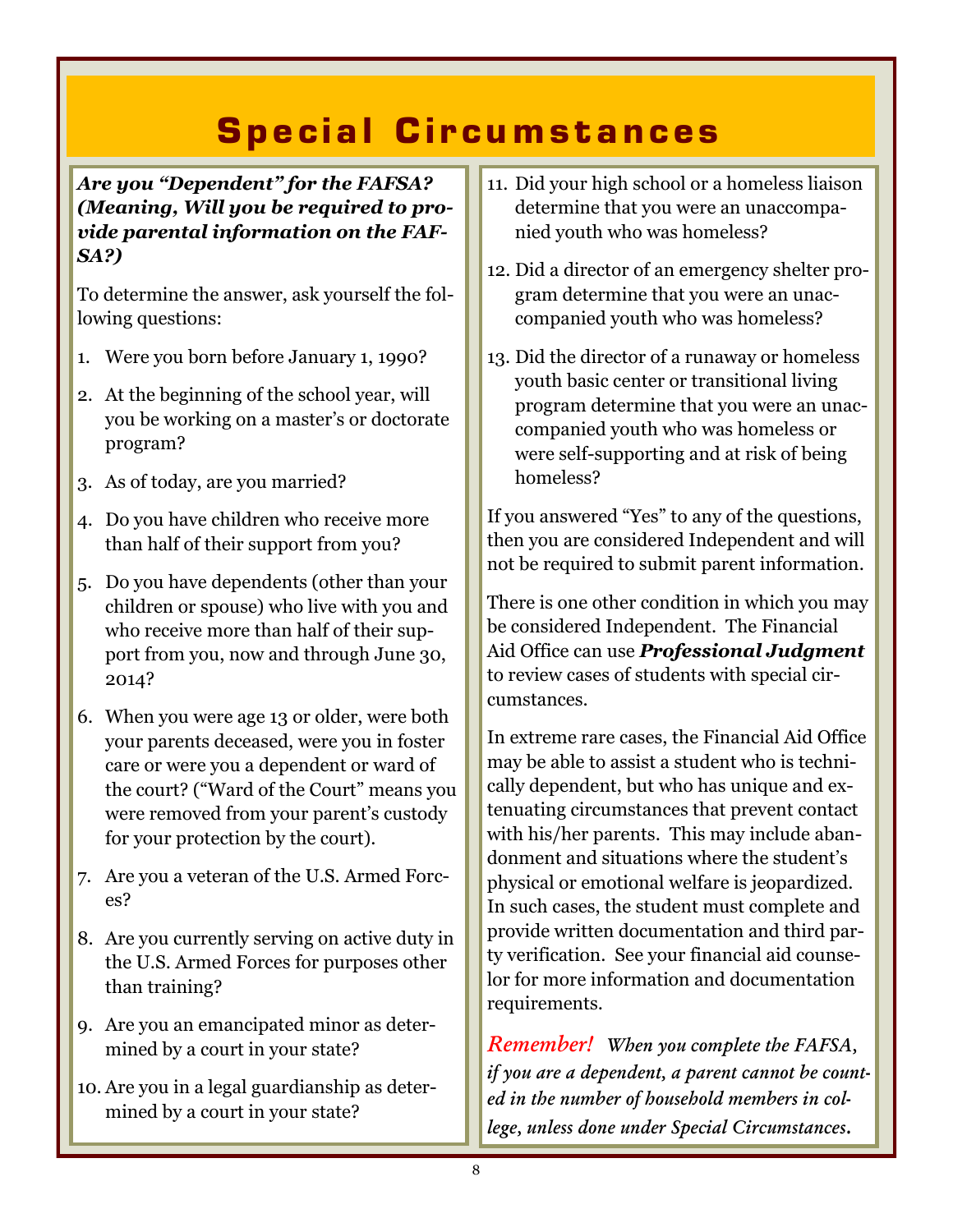## **R e f u n d P o l i c y**

### **Refund Policy of Institutional Charges**

If you withdraw, drop out, are suspended, or were expelled from ASCC on or after your first day of class, you may be entitled to a refund of tuition paid. *Registration fees are nonrefundable.*

### *Tuition and Fees*

**Resident Tuition costs - \$110.00 per** 

**Non-Resident Tuition costs - \$120.00** 

### **Registration Fees**

- **Fall and Spring—\$50.00**
- **Summer—\$35.00**

*Note: Additional fees may be charged for individual courses, such as lab fees. Please see the Academic Catalog 2012-2014 for details.*

If any portion of your FSA award was credited to your ASCC account to pay for institutional charges (as opposed to being disbursed to you by check for non-institutional charges), then the refund will be used to repay these programs as required by Federal law and regulations before any funds are repaid to you.

### **Release of Pell/Financial Aid Checks**

The ASCC Accounts Receivable (AR) Specialist and/or Manager from the Finance Office are responsible for disbursing Pell/Financial Aid Checks. The checks will be disbursed at the Finance Office Window to the owner of the check or to an authorized person via a written letter from the recipient of the check. Any check not picked up within the allowed time

period (15 days from the date of the check) will be returned to the USDOE as per Federal regulations as a lump sum and not by individual checks.

### **(***See Appendix C For ASCC Refund Policy)*

### **Declination or Return of Federal Pell Grant Funds**

A student is eligible to receive a Pell Grant up to 12 semesters (or equivalent). This limitation is on the duration of Pell Grant eligibility through the calculation of a percentage value called the *Pell Grant Lifetime Eligibility Used (LEU).* A student's LEU is the sum of each of the percentages of the student's scheduled award that was actually disbursed to the student for each award year. A student is no longer eligible for Pell Grant funds once the student's LEU reaches 600%.

### - *LEU (Lifetime Eligibility Used) = 600% = 6 years*

A student may decline and return all or portion of Pell Grant funds that the student was otherwise eligible to receive, as long as this action is taken during the **SAME** award year.

*NOTE: A student may wish to take the above actions if the student expects to qualify for a larger Pell Grant in future years as a result of a transfer to a more expensive educational institution or an expected change in the student's EFC.*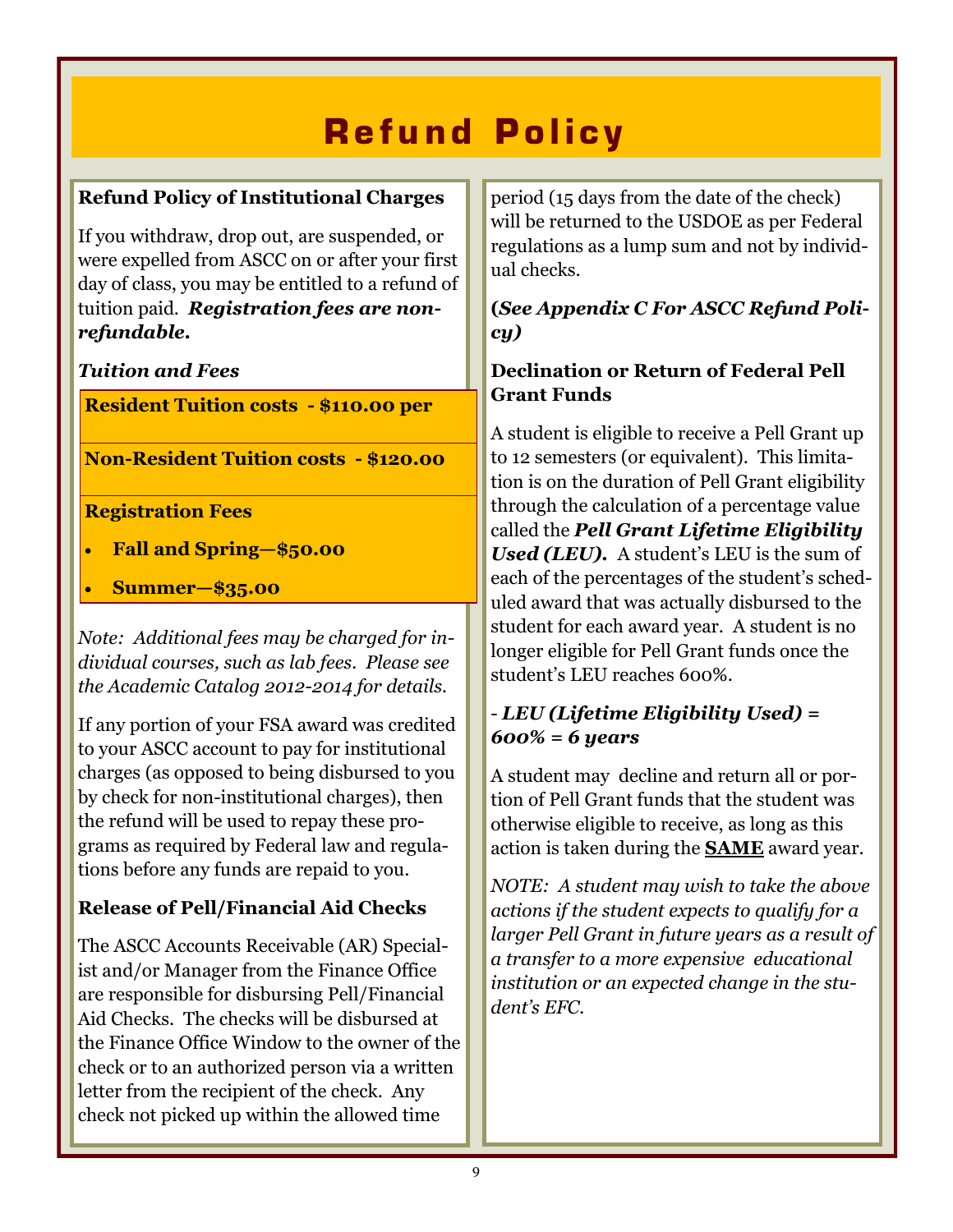## **Student Rights**

### **Students have the right to:**

- Know what financial aid assistance is available, including information on all Federal, Local, and Institutional financial aid programs.
- Know the application submission deadlines
- Know the cost of attending ASCC for determination of financial aid eligibility.
- Know how ASCC calculates financial need
- Know how your financial need was determined and what resources (such as parental contribution, assets, other financial aid, etc.) are considered in the need calculation.
- Know how much of the financial need has been met.
- Know what portion of your financial aid must be refunded or repaid to the Federal student aid programs if you withdraw, drop out, are suspended, or are expelled.
- Request an explanation of the various types of aid in the award package. If dissatisfied with the award, students may request a review by contacting the Financial Aid Office.

### *Student Withdrawal and the Return of Pell, and FSEOG Funds*

The Financial Aid Office requests Title IV funds for qualified recipients under the assumption that the student will attend the entire period of enrollment for which the assistance is awarded. However, if the student withdraws from school before the completion of the enrollment period, the student may no longer be eligible for the full award she/he originally was scheduled to receive.

*(See Appendix D For Policies and Procedures for determining the student's withdrawal date and the amount of Federal Pell Grant funds, and FSEOG funds a student has earned upon withdrawal from school).*

### **Return of Title IV Funds**

Per federal regulations, any student who receives financial aid and then withdraws from all classes prior to completion 60% of the semester/program and/or course will be required to repay a portion of any unearned federal financial aid received. The Financial Aid Office will calculate the amount of unearned federal aid and notify the student of the amount to be returned, the due date, and the procedure.

Students considering dropping classes should first consult with the Financial Aid Office to understand the implications of a complete withdrawal.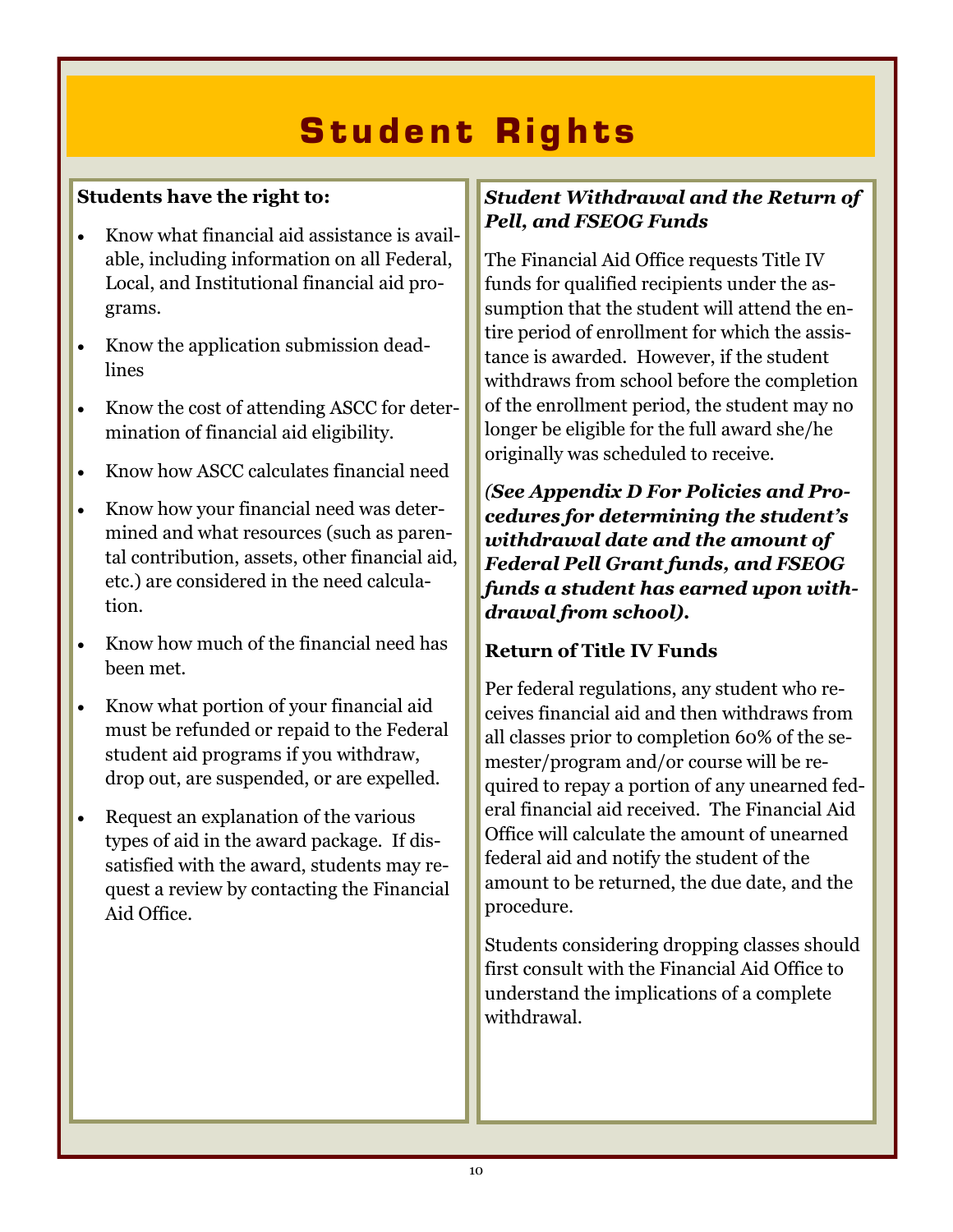## **S t u d e n t R e s p o n s i b i l i t i e s**

### **Students have the responsibility to:**

- Review and consider all information about ASCC's program before enrolling.
- Complete all financial aid application forms accurately and submit them on time. Intentional misreporting of information on application forms for federal financial aid is a violation of law and is considered a criminal offense subject to penalties under the U.S. Criminal Code.
- Provide all requested documents and verification items to the Financial Aid Office.
- Report any additional resources received during the award year.
- Read, understand, and keep copies of all forms requiring a signature, and accept responsibility for all signed documents.
- Conduct themselves in a manner compatible with the published college regulations and with the college's function as an educational institution as stipulated in the Student Code of Conduct (*See ASCC Academic Catalog).*

### **Repayment Policies**

Federal regulations require an evaluation to determine if an over-award exists should a student receive additional resources or misreport/fail to report available resources, or if a clerical error is made.

*Important You will be ineligible for additional financial aid until repayment is made in full or until payment arrangements are made.*

If any portion of your FSA award was paid to you by check, to pay for non-institutional charges such as room and board, transportation, and miscellaneous expenses, you may be required to return some of that money to the ASCC Finance Office so that it may be repaid to the programs. The ASCC Finance Office will notify you via telephone, postal mail, email or by word of mouth regarding your OVERPAYMENT. Any unearned funds must be returned to USDOE. You will not be asked to repay Federal Work Study wages which you have earned through employment.

### **National Student Loan Database System (NSLDS)**

If you previously attended a college or university and received an overpayment of FSA or committed to a student loan agreement, the NSLDS will include your loan information on your SAR. After signing a promissory note, many students are vaguely aware of their responsibility to repay the funds. Defaulting on a student loan will affect your credit rating and could result in withholding or denial of federal student aid.

### **Drug-Related Convictions**

If you have been convicted of the sale or possession of illegal drugs, your eligibility to receive FSA may be suspended if the offense occurred while you were receiving aid. Contact the *Federal Student Aid Information Center at 1-800-4-FED-AID* to find out more info. You may regain eligibility early by successfully completing an approved drug rehabilitation program.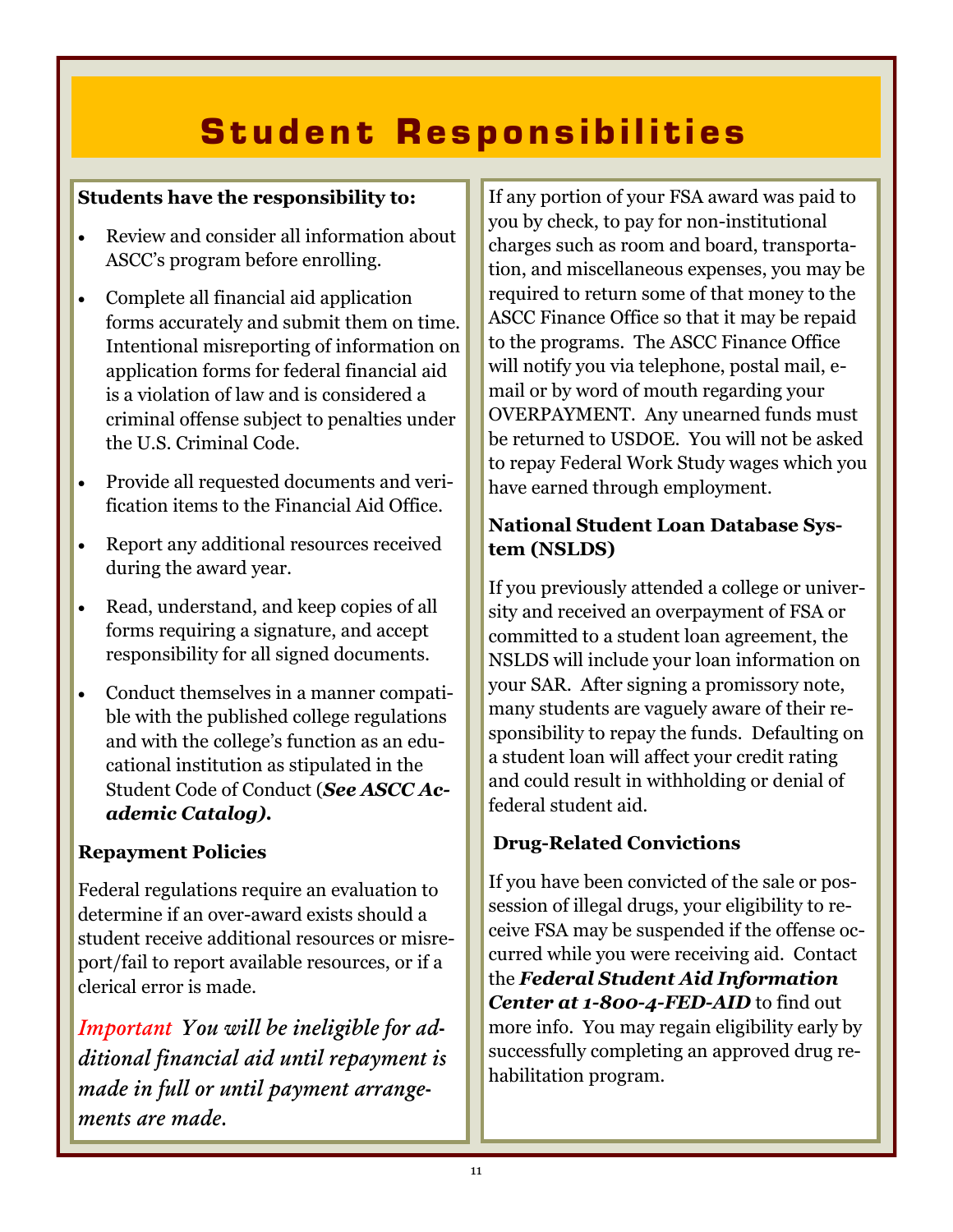### **Important Dates & Deadlines**

*Remember! Students must re-apply every Academic Year NOT every semester!!!! For ASCC Financial Aid purposes, please note the following dates for your 2013-2014 Academic Year financial aid application to be received by ASCC Financial Aid Office.* 

**2013-2014 FAFSA Application & Renewal** 

**FALL 2013 — September 30, 2013**

**SPRING 2014 — February 28, 2014**

**SUMMER 2014—June 30, 2014**

*Important: PLEASE ADHERE TO THESE DATES TO ENSURE AWARD-ING AND PAYMENT FOR EACH RESPECTIVE SEMESTER NOTED ABOVE.*

**Attendance Form Available and Submission Deadlines** 

**FALL 2013 — September 11, 2013 (***Form available from the Financial Aid Office);* **September 20, 2013 (Deadline to turn in completed form)**

**SPRING 2014 — February 10, 2014 (***Form available from the Financial Aid Office);* **February 14, 2014 (Deadline to turn in completed form)**

**SUMMER 2014— June 23, 2014 (***Form available from the Financial Aid Office);* **June 27, 2014 (Deadline to turn in completed form)**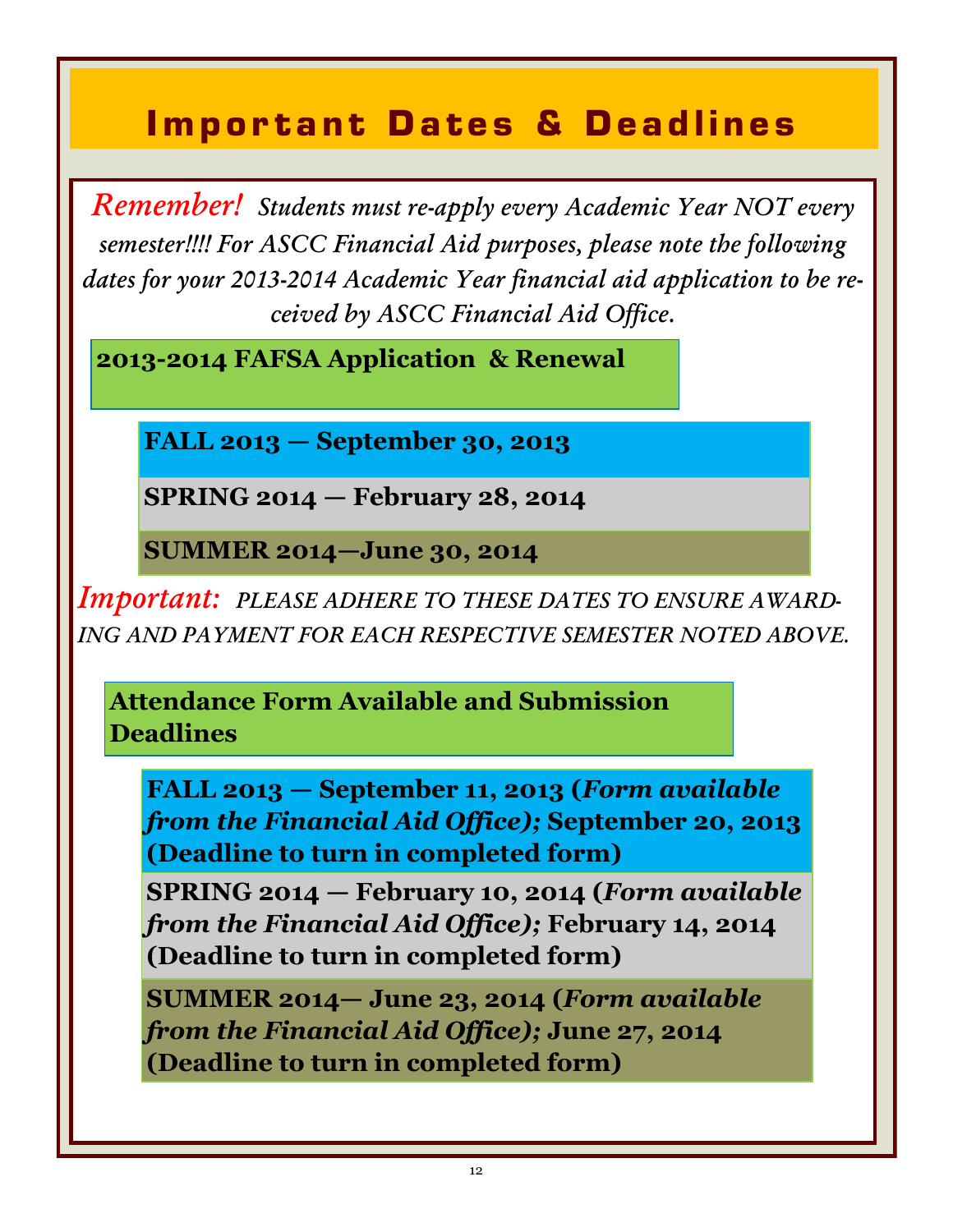### **D i s c l o s u r e s**

### **Drug & Alcohol Prevention Program Certification**

The use, consumption and possession of ANY narcotics, dangerous drugs or controlled substances by any student or employee of ASCC for which said student or employee does not have a valid prescription is strictly prohibited on campus or at any other ASCC off-campus function. (*Note: ASCC acknowledge that alcohol and nicotine are legal yet hazardous).*

ASCC strictly prohibits the unlawful manufacture, distribution, dispensation, possession or use of non-prescribed drugs or use of illegal drugs or controlled substances. ASCC is also designated as an alcohol-free campus. Illegal acts commonly associated with alcohol include public intoxication, driving while intoxicated, provision of alcohol to minor, bringing alcoholic beverages onto the college campus, and minors having possession of alcohol.

Violating the Drug Policy, Rules and Regulations may cause a student to lose their eligibility for financial aid. According to 20 USC 1091(r), a student who has been convicted of a drug offense shall not be eligible to receive any grant, loan, or work assistance.

Students who violate the mentioned prohibition are subject to disciplinary action including suspension or expulsion in accordance to the severity of the offense. In addition to disciplinary sanctions imposed by ASCC for violation of drugs, and alcohol, students may also be prosecuted under Territorial and Federal Laws.

*Note: Contact the Division of Student Services for available drug and alcohol counseling, treatment, or rehabilitation programs..*

#### **Family Educational Rights & Privacy Act (FERPA)**

FERPA affords parents or students of ASCC the rights to the following:

- 1. Inspect and review education records;
- 2. Seek amendment of the student's education records that the parent or student believes to be ineligible, misleading, or otherwise in violation of the student's privacy rights;
- 3. Consent to disclosures of personally identifiable information contained in the student's education records, except to the extent that the Act authorize disclosure without consent; and
- 4. File with the USDOE a complaint concerning alleged failures by ASCC to comply with the requirements of the Act.

The procedures for exercising the right to inspect and review education records are:

- 1. Request in writing and make known request to inspect and review education records;
- 2. Responsible office staff will set an appointment for student or parent to review and inspect education records;
- 3. If ineligible, misleading, or any evidence of violation of the student's privacy rights are found, then the responsible office staff will consult his/her department head for further review and action.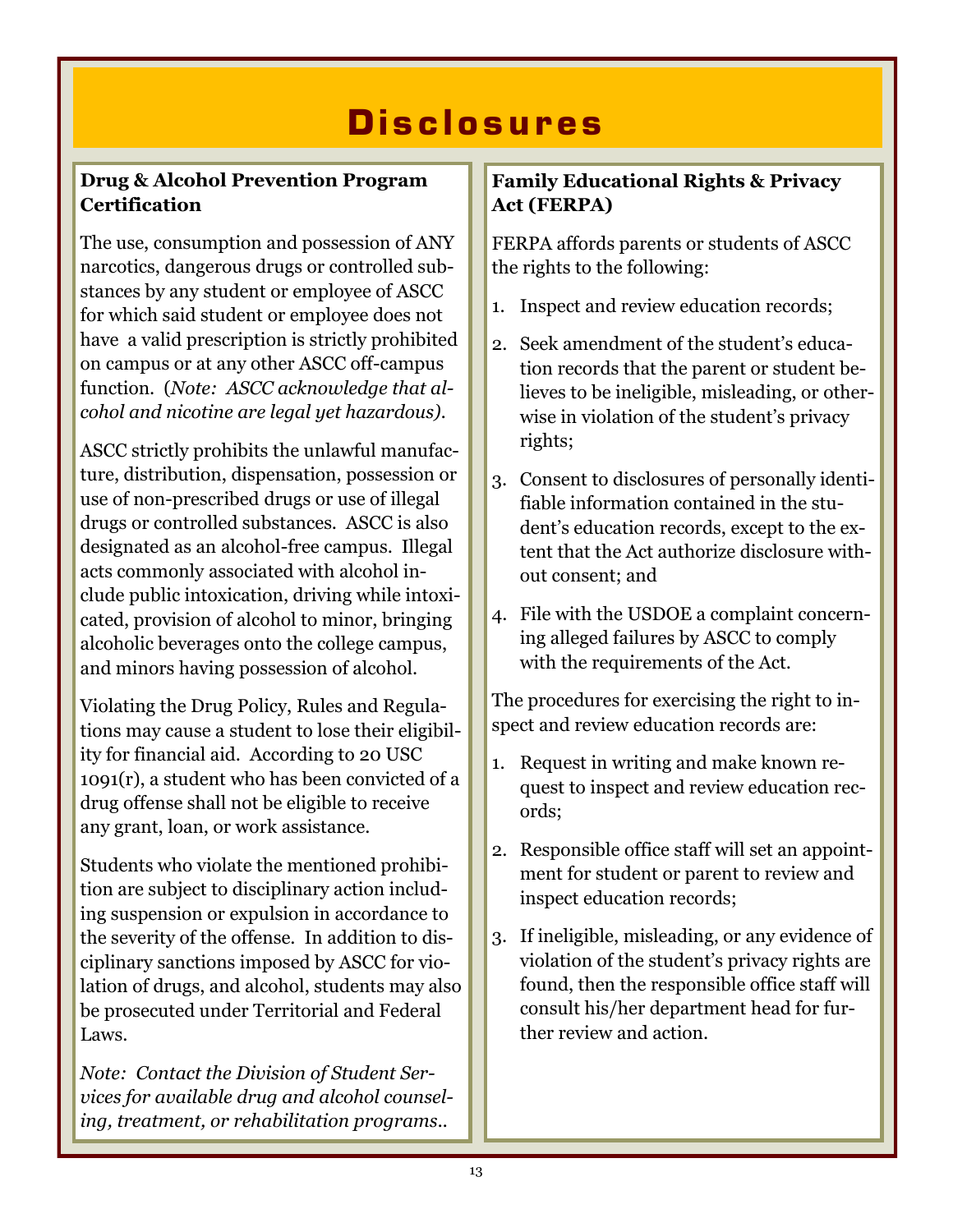## **Disclosures (Cont'd)**

#### **Student Right-to-Know**

In compliance with the Student Right-to-Know Disclosure, the following is provided for all current and prospective students for the 2012-2013 Academic Year.

The Graduation Rates provides data on the cohort of first-time, full-time, degree/certificate-seeking undergraduates and tracks them for 150% of the normal time of their program to see how many complete.

| <b>Overall Graduation Rate</b>                                                                      |                              |                |                |
|-----------------------------------------------------------------------------------------------------|------------------------------|----------------|----------------|
| <b>Graduation Rate</b>                                                                              |                              |                | 14%            |
| <b>Total number of students in the Ad-</b><br>justed Cohort                                         |                              |                | 295            |
| <b>Total number of completers within</b><br>150% of normal time                                     |                              |                | 42             |
| <b>Summary of Completions Data</b>                                                                  |                              |                |                |
| <b>Award Level</b>                                                                                  | <b>Number of Completions</b> |                |                |
|                                                                                                     | 1st<br><b>Major</b>          | 2nd Ma-<br>jor | <b>Total</b>   |
| Postsecondary award, certif-<br>icate, or diploma (at least 1<br>but less than 2 academic<br>years) | $\overline{7}$               | $\overline{O}$ | 7              |
| <b>Associate's degree</b>                                                                           | 269                          | 34             | 303            |
| Bachelor's degree or equiva-<br>lent                                                                | $\overline{2}$               | $\overline{0}$ | $\overline{2}$ |
| Total number of degrees and<br>certificates                                                         | 278                          | 34             | 312            |
| <b>Number of Students</b><br><b>Summary of Completers</b><br><b>Data</b>                            |                              |                |                |
|                                                                                                     | <b>Men</b>                   | <b>Women</b>   | <b>Total</b>   |
| <b>All Completers</b>                                                                               | 79                           | 191            | 270            |

#### **Undergraduate Student Enrollment**

Total enrollment 1,795

Transfer-in enrollment 2

Student-to-faculty ratio 16 to 1

#### **Undergraduate Student Characteristics**

Percent of undergraduates who are female 63%

Percent of undergraduates who are full-time 31%

Percent of undergraduates by race/ethnicity:

American Indian or Alaska Native 0%

Asian 1%

Black or African American 0%

Hispanic/Latino 0%

Native Hawaiian or Pacific Islander 91%

White 0%

Two or More Races 0%

Race and ethnicity unknown 0%

Nonresident alien 8%

Percent of first-time degree/certificate seeking students from in state 100%

Percent of first-time degree/certificate seeking students from out-of-state 0%

Percent of first-time degree/certificate seeking students from foreign countries 0%

Percent of first-time degree/certificate seeking students residency unknown 0%

**Undergraduate Retention and Graduation Rate Cohort**

First-time, full-time bachelor's seeking student retention rate 31%

First-time, part-time bachelor's seeking student retention rate

Graduation rate cohort as percent of total entering students 12%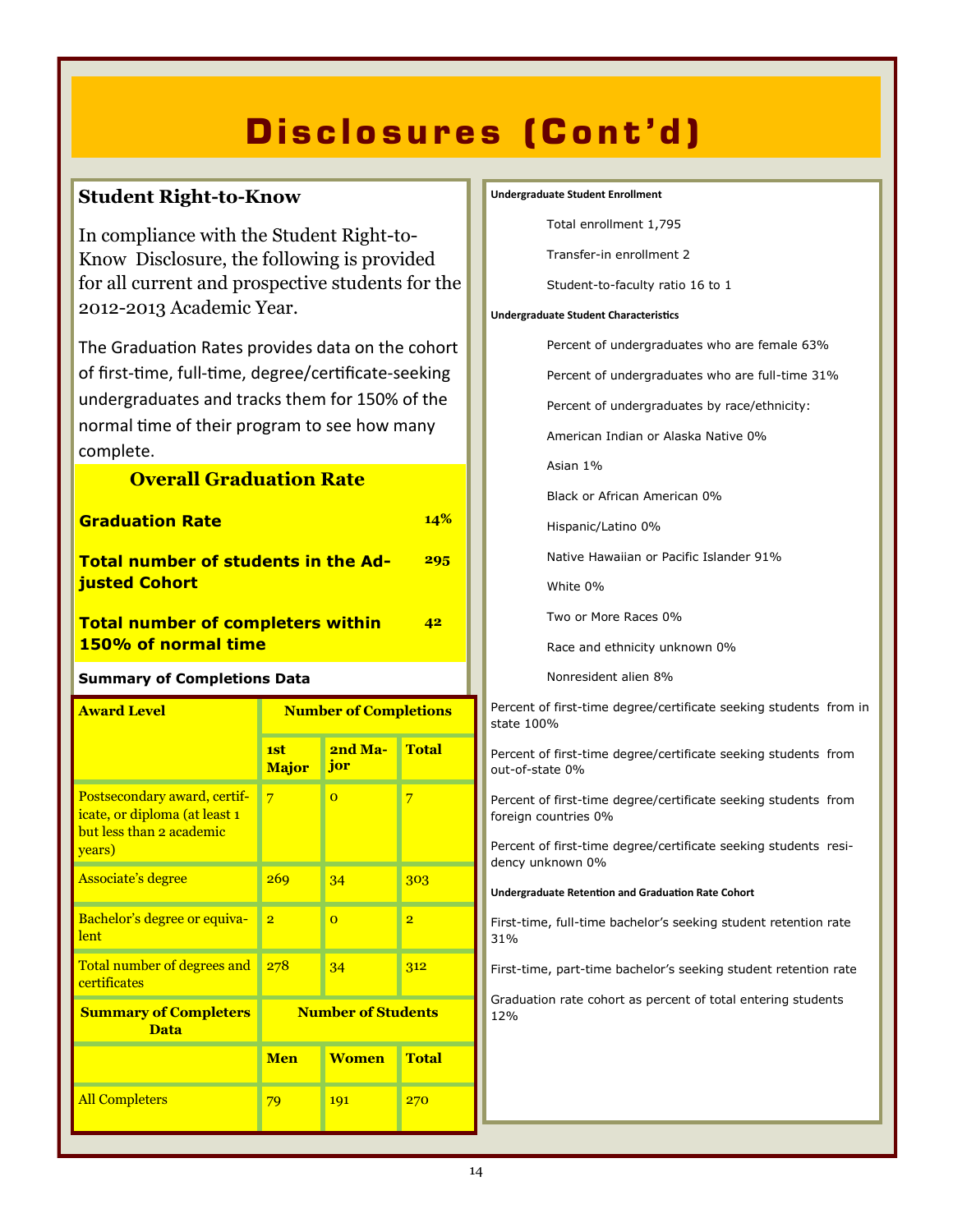## Disclosures (Cont'd)

### **Cleary (Campus Security) Act**

Copies of the Campus Security Reports are available in the ASCC Catalog and the SGA Handbook. The Campus Security Report can also be accessed on the USDOE website *http://ope.ed.gov/security/* which provides the OPE Campus Security Statistics.

All crimes or emergencies occurring on campus must be reported to the Campus Security for action and assistance. The Office of Student Services is responsible for reviewing and reporting all crimes or emergencies to the Board of Retention and Dismissal for disciplinary actions. Policies on procedures, actions, and prevention of campus crimes can be found in the *ASCC Catalog, pgs. 18-21.*

| <b>OFFENSE</b>                         | $2010 -$<br>2011        | $2011 -$<br>2012        | $2012 -$<br>2013        |
|----------------------------------------|-------------------------|-------------------------|-------------------------|
| <b>AGGRAVATED AS-</b><br><b>SAULTS</b> | 17                      | 20                      | 17                      |
| <b>BURGLARY</b>                        | 11                      | 10                      | 8                       |
| <b>DRUG VIOLATION</b>                  | $\overline{\mathbf{4}}$ | $\overline{\mathbf{4}}$ | $\overline{0}$          |
| <b>LIQUOR VIOLATION</b>                | 21                      | 18                      | 10                      |
| <b>MURDER</b>                          | $\overline{\mathbf{o}}$ | $\overline{\mathbf{o}}$ | $\overline{\mathbf{o}}$ |
| <b>RAPE</b>                            | $\overline{\mathbf{o}}$ | $\Omega$                | $\overline{0}$          |
| <b>ROBBERY</b>                         | 7                       | 9                       | 9                       |
| <b>SEXUAL HARRASSMENT</b>              | $\Omega$                | $\Omega$                | $\mathbf{1}$            |
| <b>THEFT</b>                           | $\overline{\mathbf{2}}$ | $\overline{\mathbf{2}}$ | 3                       |
| <b>VANDALISM</b>                       | 9                       | 12                      | 7                       |
| <b>WEAPON POSSESSION</b>               | $\Omega$                | $\Omega$                | $\Omega$                |

#### **Net Price Calculator**

Section 132(h) of the Higher Education Act (HEA) states: "Each institution of higher education that receives Federal funds under Title IV shall make publicly available on the institution's website a net price calculator to help current and prospective students, families, and other consumers estimate a student's individual **net price** at such institution of higher education."

*Net price* is the average yearly price charged to first-time, full-time undergraduate students receiving student aid at ASCC. *Net Price Calculator* for ASCC is available on the school website at www.amsamoa.edu or you may contact the Financial Aid Office for more information.

### **Textbook Information**

Section 133 of the HEA requires ASCC to disclose textbook information such as course schedules, Textbook Titles, ISBN numbers, and Prices. These information must be made readily available to students and to college bookstores. This requirement applies to all institutions of Higher Education receiving Federal financial assistance.

This information is made available on the ASCC website at *www.amsamoa.edu. (See Appendix E for the Bookstore Financial Aid Program).*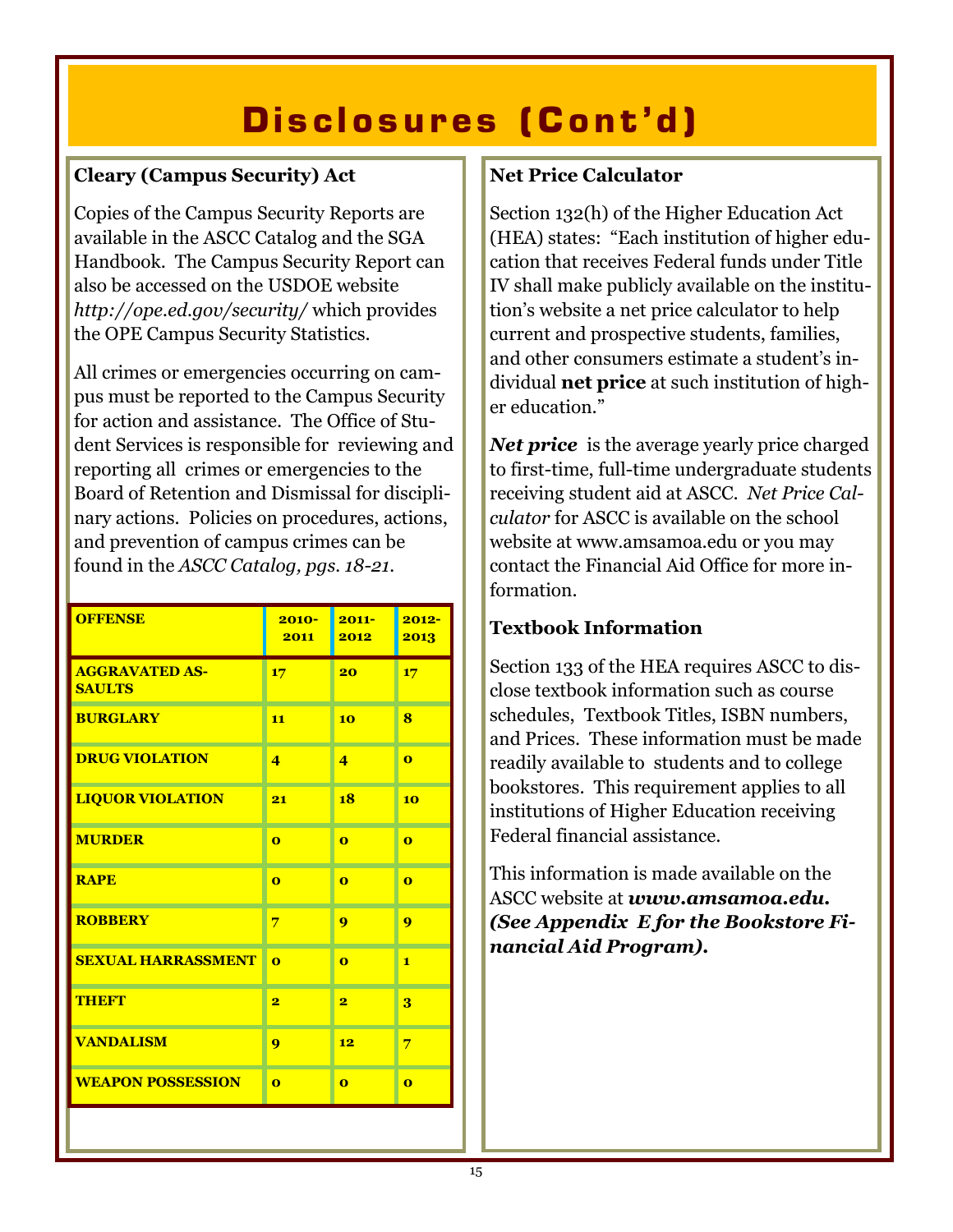## **Financial Aid Terms**

**Award Notification:** An e-mail or letter notifying financial aid applicants of the types and amounts of aid offered. The notification will include an option for a student to decline or accept the award.

**Cost of Attendance (COA):** The total estimated cost of college for the school year, also referred to as the student budget. This includes tuition and fees and allowances for educational and living expenses (including a reasonable allowance for renting or purchasing a personal computer), and transportation costs.

#### **Expected Family Contribution (EFC):**

The amount of money the student and family are expected to contribute toward the student's annual college costs.

**Financial Need:** The difference between the student's COA at ASCC and EFC. This is determined by subtracting the EFC and other financial resources from your COA.

**Federal Processor:** Referred to as the "central processor" or the federal government's computer system. The federal processor analyzes the information on your FAFSA, calculates your EFC, and sends you a Student Aid Report (SAR).

**Free Application for Federal Student Aid (FAFSA):** This is the official financial aid application used to determine federal aid.

**Parent:** A student's biological mother or father. In the case of adoptive parents and stepparents, an adoptive parent is treated just like a biological parent. A stepparent is considered a parent if married to a biological or adoptive parent and if the student counts in their household size.

**Renewal FAFSA:** The process of reapplying for financial aid. Some information from the previous application is preprinted on the Renewal FAFSA making the application process faster.

**Satisfactory Academic Progress (SAP):**  As a condition for receiving student financial assistance, a student be progressing satisfactorily toward completion of an approved educational program.

**Selective Service Registration:** All males born on or after January 1, 1960, who are at least 18 years of age, citizen or non-citizen, and not currently on active duty in the Armed Forces are required by law to register for Selective Service in order to receive federal student aid.

**Student Aid Report (SAR):** The summary of information provided on a student's FAFSA. The Financial Aid Office will receive this information electronically and begin the process to determine the student's eligibility.

**Untaxed Income:** All income received that is not taxed or may not be reported to the IRS or the ASG tax office. This includes Social Security Benefits, Earned Income Credit, Additional Child Tax Credit, clergy and military allowances, Disability benefits, child support payments, any cash income not reported to the tax office, bills and support paid on a student's behalf.

**Verification:** A federal process in which the Financial Aid Office checks the accuracy of the information you submitted on the FAFSA.

**Veteran:** For the FAFSA, a person who has engaged in **active duty**, or a National Guard or Reserves enlistee who was called to **active duty** for purposes other than training, and who was a cadet at one of the service academies.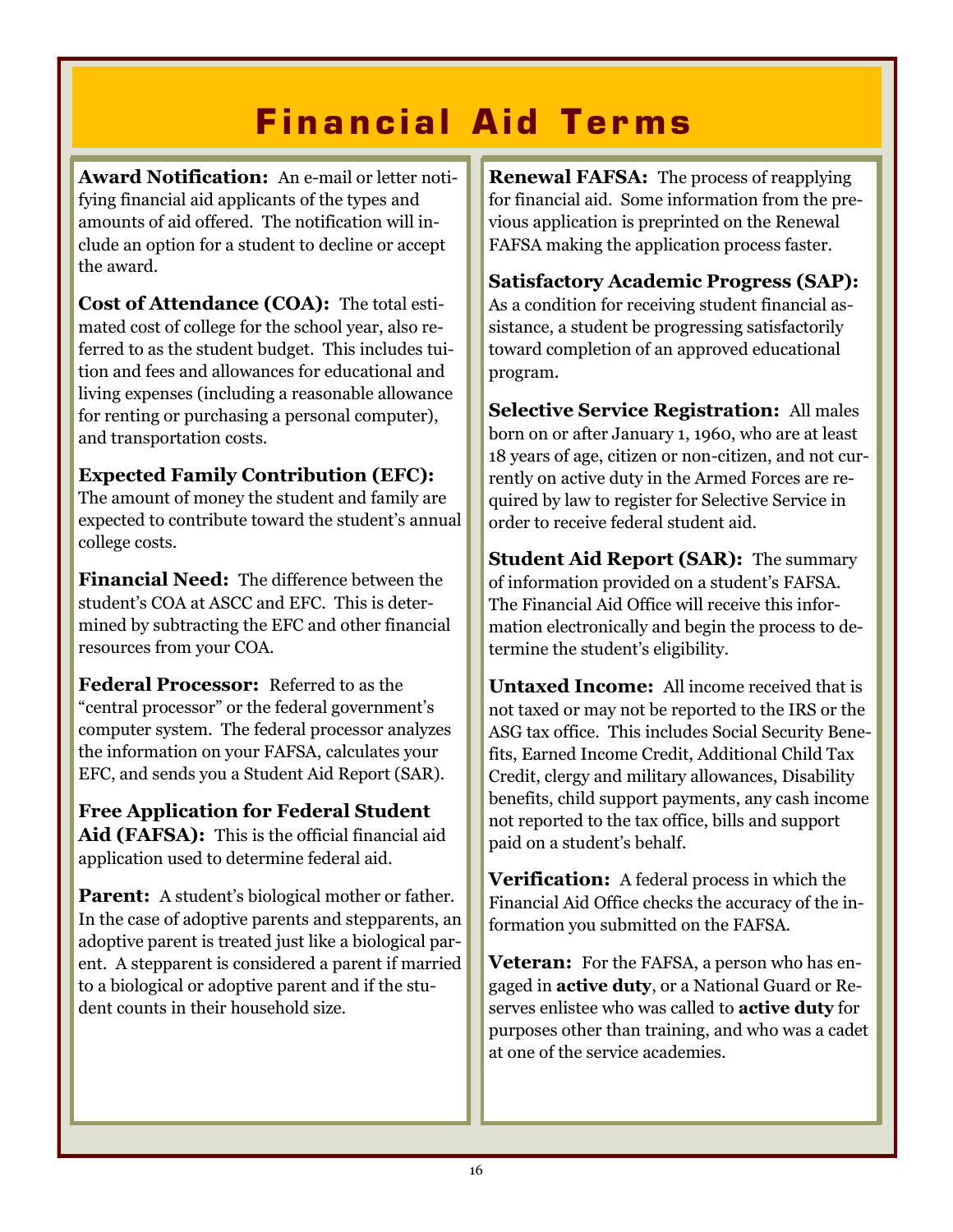## **Additional Resources**

### **Scholarship Resources**

Scholarships are a great financial option for students who qualify. The monetary value of any scholarship received will be included in determining the student's financial need for other financial aid.

 **AmeriCorps**—By becoming a volunteer with AmeriCorps, you will receive an education award of up to the amount determined by the awarding



agency. This program provides full-time educational awards in return for work in community service. For more information, go to **www.americorps.org**.

 **McDonalds**— Financial assistance offered by the local McDonalds. Contact the local McDonalds Office or the ASCC Student Services Office for application details.



 Other Known Scholarships—Congressional Award, Florence Saulo & Associates Scholarship, Bill Gates Millennium Scholarship, and Business & Professional Women Scholarship.

 **American Samoa Department of Education (ASDOE) -** ASDOE Teacher Education. Contact the ASDOE Office for application information.



 **American Samoa Government Scholarship** Contact the ASDOE Office for application information.



**Institutional Scholarships**

a. Presidential Merit Schol arship—Available to full-

AMERICAN SAMOA COMMUNITY COLLEGE

time students who meet the require ments for this merit-based financial as sistance. Contact the Dean of Student Services for details.

b. Miss ASCC Scholarship—See the Dean of Student Services for details.

c. ASCC Alumni

d. Student Government Association— Saili le Atamai Scholarship.

### **Financial Aid Information/Resources**

Financial Aid information can be found in the ASCC Financial Aid Handbook, the U.S. Department of Education's booklet, Funding Education Beyond High School, and The Guide to Federal Student Aid.

### **Online Resources**

- 2013-2014 ASCC Financial Aid Handbook: **www.amsamoa.edu/studentsfinancialaid**
- Guide to Federal Student Aid **www.federalstudentaid.ed.gov/guide**
- U.S. Department of Education **www.studentaid.ed.gov**

*Remember! The monetary value of any scholarship received will be included in determining the student's financial need for other financial aid NOT including Pell.*

 $\overline{a}$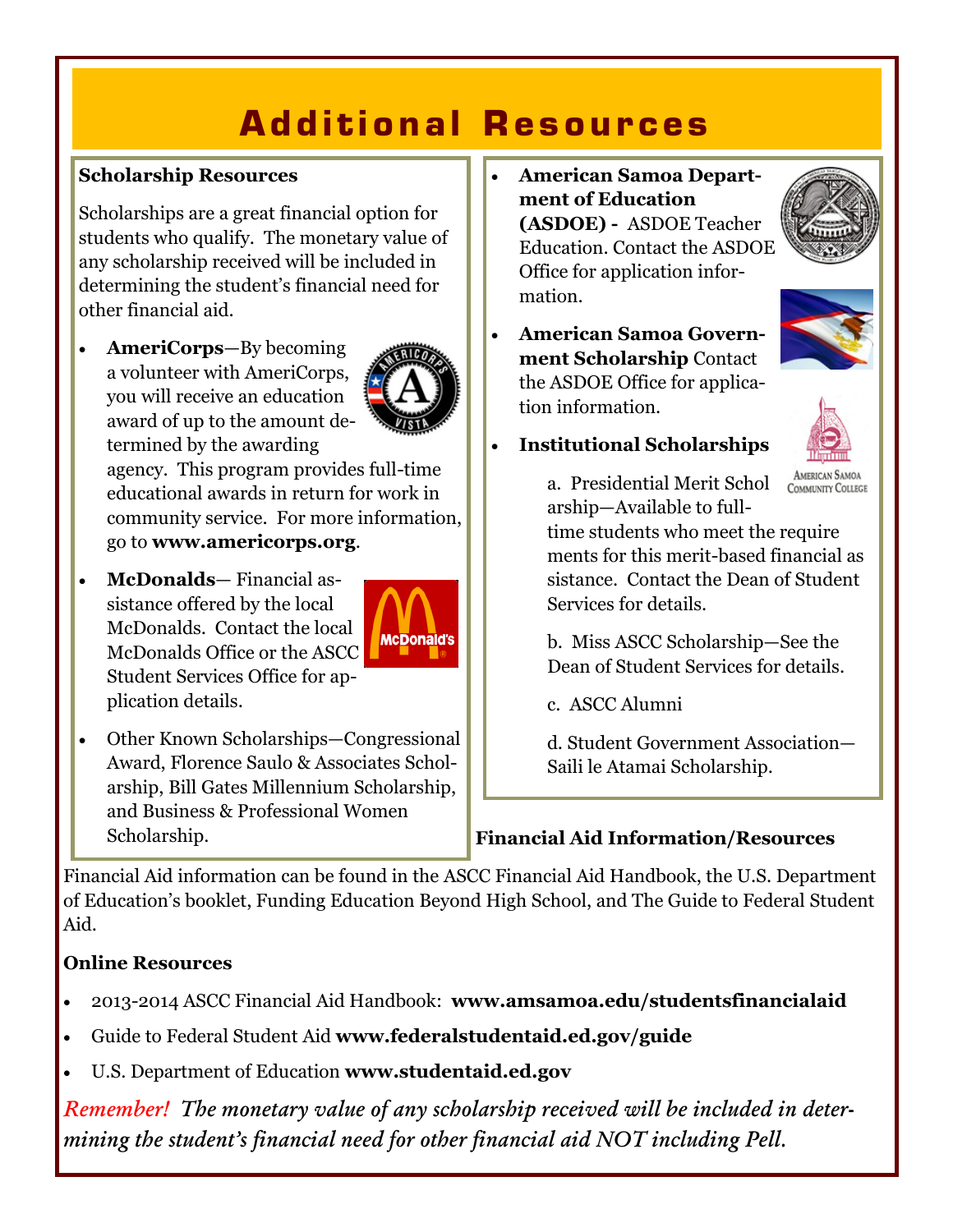## **APPENDIX A: Verification**

A MERICAN SAMOA COMMUNITY COLLEGE Financial Aid Office, P.O. Box 2609 Pago Pago, AS 96799 Telephone: (684) 699-9155, Fax: (684) 699-8968 email:

faid@amsamoa.edu

#### **2013—2014**

### **V2-SNAP (Food Stamp) Benefit Verification**

Your application for federal financial aid was selected for review in a process called "Verification." In the process, we will be comparing information from your FAFSA application with THIS document. The law says we must ask you for this information before awarding financial aid. If there are differences between your application information and your financial documents, corrections will need to be made to your application and your information will be reprocessed.

You must complete and sign the worksheet and submit it along with any documents requested below. We cannot continue processing your financial aid application until verification has been completed.

#### **I: STUDENT INFORMATION**

| Last Name      | <b>First Name</b>                                                          | M.I.           | Student ID#                                                                                                                           |      |
|----------------|----------------------------------------------------------------------------|----------------|---------------------------------------------------------------------------------------------------------------------------------------|------|
|                | Address (P.O. Box, Village, City, State, Zip Code)                         |                | Date of Birth                                                                                                                         |      |
| Email Address  |                                                                            |                | Home/Cell Phone                                                                                                                       |      |
|                | II: SNAP (FOOD STAMP) BENEFIT VERIFICATION                                 |                |                                                                                                                                       |      |
|                | gram or SNAP (formerly known as food stamps) any time during 2011 or 2012? |                | Did someone in your household (as reported on the FAFSA) receive benefits from the Supplemental Nutrition Assistance Pro-             |      |
|                | <b>YES</b>                                                                 | N <sub>O</sub> |                                                                                                                                       |      |
|                | <b>III: CERTIFICATION STATEMENT</b>                                        |                |                                                                                                                                       |      |
|                |                                                                            |                | By signing this worksheet, I/we certify that all the information reported to qualify for Federal Student Aid is complete and correct. |      |
| Student (sign) |                                                                            | Date           | Spouse (sign)                                                                                                                         | Date |
|                | Parent (required for dependent student)                                    | Date           |                                                                                                                                       |      |
|                |                                                                            |                | Return to this form along with any other required documentation to:                                                                   |      |
|                |                                                                            |                | Financial Aid Office, American Samoa Community College, Pago Pago, AS 96799                                                           |      |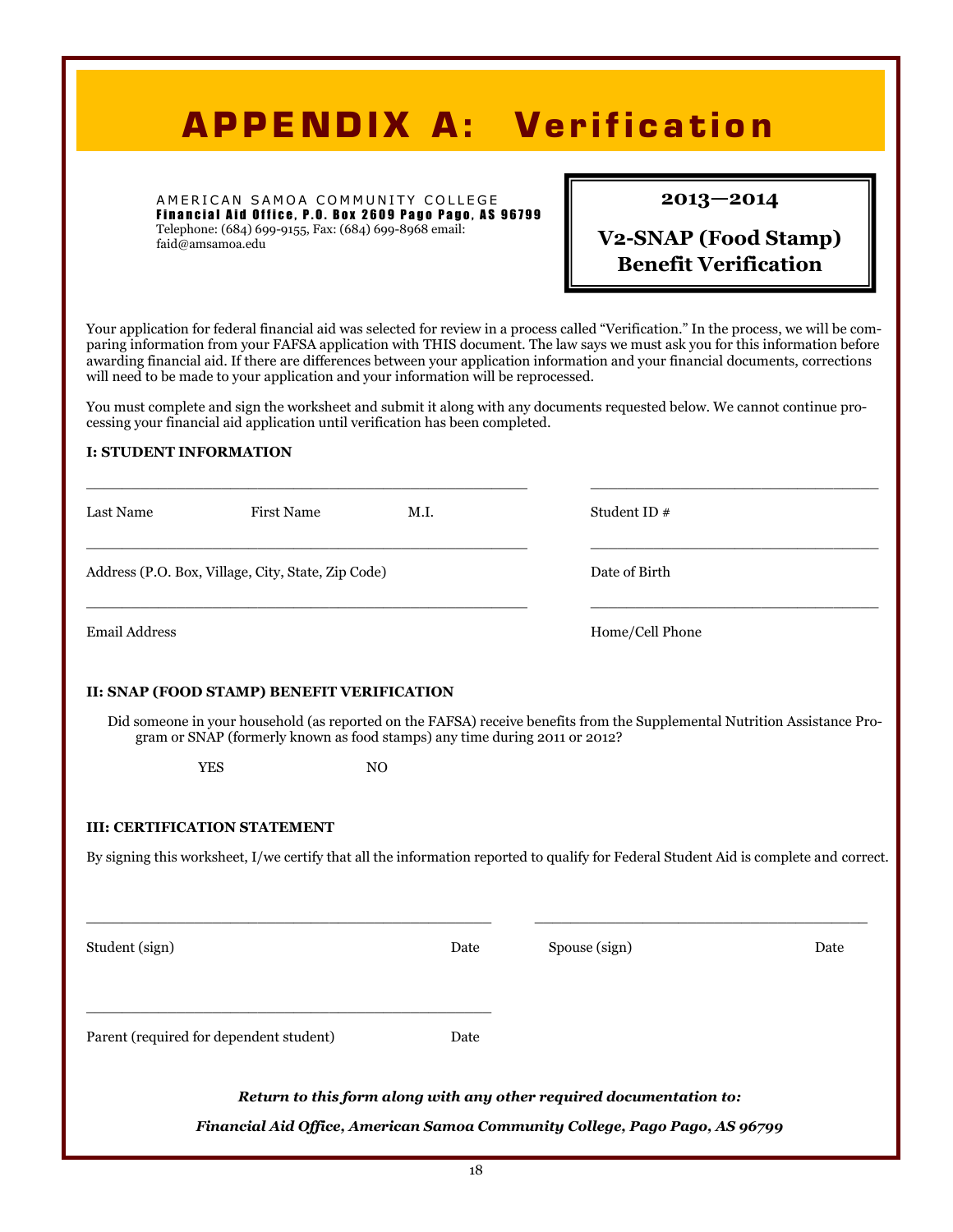### **Verification (Cont'd)**

A MERICAN SAMOA COMMUNITY COLLEGE Financial Aid Office, P.O. Box 2609 Pago Pago, AS 96799 Telephone: (684) 699-9155, Fax: (684) 699-8968 email: faid@amsamoa.edu

#### **2013—2014**

#### **V3-Child Support**

Your application for federal financial aid was selected for review in a process called "Verification." In the process, we will be comparing information from your FAFSA application with THIS document. The law says we must ask you for this information before awarding financial aid. If there are differences between your application information and your financial documents, corrections will need to be made to your application and your information will be reprocessed.

You must complete and sign the worksheet and submit it along with any documents requested below. We cannot continue processing your financial aid application until verification has been completed.

\_\_\_\_\_\_\_\_\_\_\_\_\_\_\_\_\_\_\_\_\_\_\_\_\_\_\_\_\_\_\_\_\_\_\_\_\_\_\_\_\_\_\_\_\_\_\_\_\_ \_\_\_\_\_\_\_\_\_\_\_\_\_\_\_\_\_\_\_\_\_\_\_\_\_\_\_\_\_\_\_\_

 $\_$  , and the set of the set of the set of the set of the set of the set of the set of the set of the set of the set of the set of the set of the set of the set of the set of the set of the set of the set of the set of th

\_\_\_\_\_\_\_\_\_\_\_\_\_\_\_\_\_\_\_\_\_\_\_\_\_\_\_\_\_\_\_\_\_\_\_\_\_\_\_\_\_\_\_\_\_\_\_\_\_ \_\_\_\_\_\_\_\_\_\_\_\_\_\_\_\_\_\_\_\_\_\_\_\_\_\_\_\_\_\_\_\_

#### **I: STUDENT INFORMATION**

Last Name First Name M.I. Student ID #

Address (P.O. Box, Village, City, State, Zip Code) Date of Birth

Email Address Home/Cell Phone

#### **II: CHILD SUPPORT PAID VERIFICATION**

Did you (or your spouse, if married) and/or your parent(s) pay child support in 2012?

YES NO

If yes, indicate below the name of the person who paid the child support, the name of the person to whom the child support was paid, the names of the children for whom support was paid, and the total annual amount of the child support that was paid in 2012 for each child.

| Name of Person Who Paid Child | Name of Person to Whom Child | Name of Child for Whom Support | <b>Amount of Child Support Paid in</b> |
|-------------------------------|------------------------------|--------------------------------|----------------------------------------|
| <b>Support</b>                | <b>Support was Paid</b>      | <b>Was Paid</b>                | 2012                                   |
|                               |                              |                                |                                        |
|                               |                              |                                |                                        |
|                               |                              |                                |                                        |
|                               |                              |                                |                                        |
|                               |                              |                                |                                        |
|                               |                              |                                |                                        |
|                               |                              |                                |                                        |
|                               |                              |                                |                                        |

#### **III: CERTIFICATION STATEMENT**

By signing this worksheet, I/we certify that all the information reported to qualify for Federal Student Aid is complete and correct.

| Student (sign)                          | Date | Spouse (sign)                                                       | Date |
|-----------------------------------------|------|---------------------------------------------------------------------|------|
| Parent (required for dependent student) | Date |                                                                     |      |
|                                         |      | Return to this form along with any other required documentation to: |      |

*Financial Aid Office, American Samoa Community College, Pago Pago, AS 96799*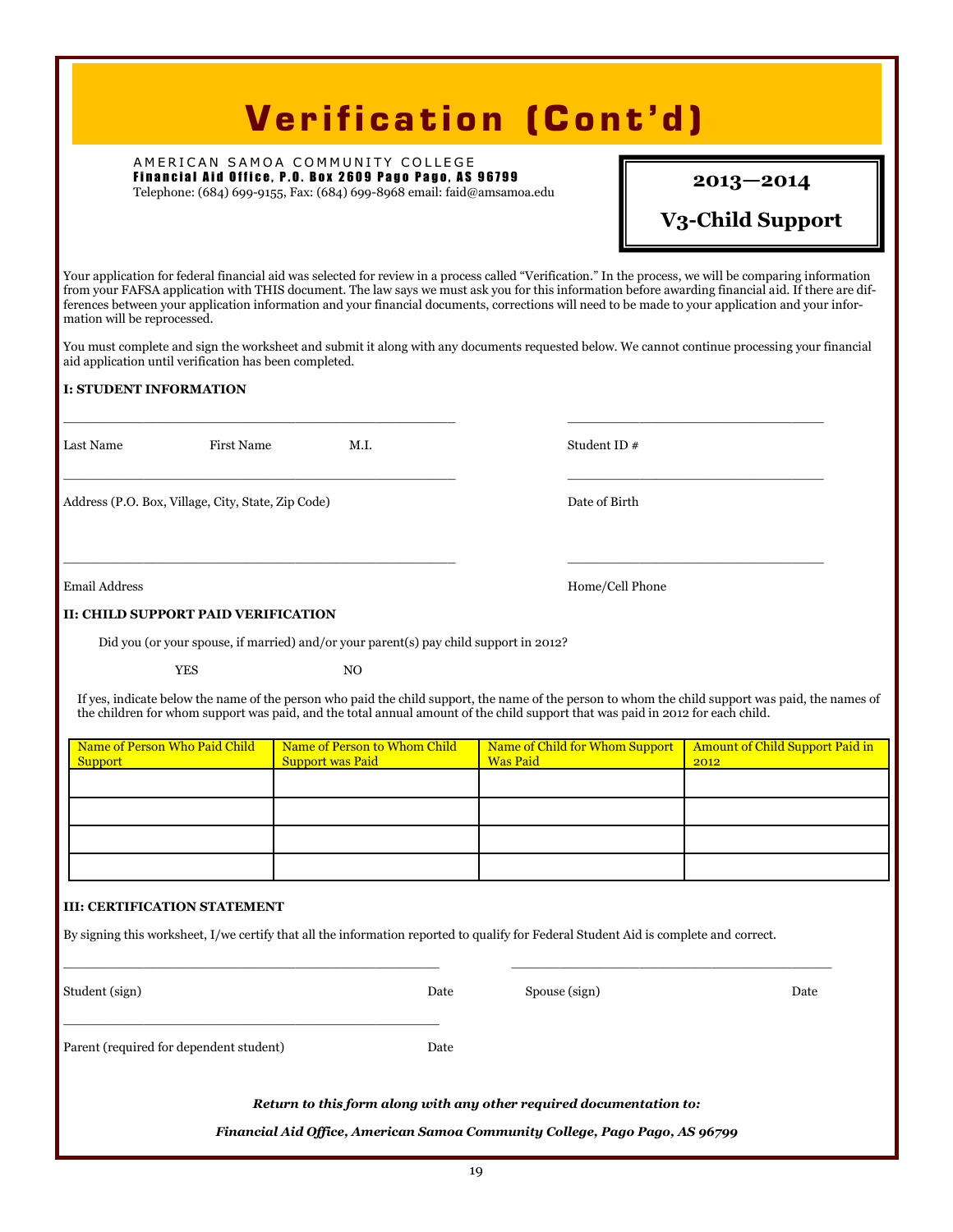### **Verification (Cont'd)**

#### A MERICAN SAMOA COMMUNITY COLLEGE Financial Aid Office, P.O. Box 2609 Pago Pago, AS 96799

Telephone: (684) 699-9155, Fax: (684) 699-8968 email: faid@amsamoa.edu

#### **2013—2014**

**V4-Eligibility Status** 

Your application for federal financial aid was selected for review in a process called "Verification." In the process, we will be comparing information from your FAFSA application with THIS docu-

ment. The law says we must ask you for this information before awarding financial aid. If there are differences between your application information and your financial documents, corrections will need to be made to your application and your information will be reprocessed. You must complete and sign the worksheet and submit it along with any documents requested below. We cannot continue processing your financial aid application until verification has been completed.

| I: STUDENT INFORMATION |                                                    |      |                 |  |
|------------------------|----------------------------------------------------|------|-----------------|--|
| Last Name              | <b>First Name</b>                                  | M.I. | Student ID#     |  |
|                        | Address (P.O. Box, Village, City, State, Zip Code) |      | Date of Birth   |  |
| Email Address          |                                                    |      | Home/Cell Phone |  |

**II: HIGH SCHOOL COMPLETION STATUS:** The Student will provide the Financial Aid Office with one of the following documents that indicate his/her high school completion status at the start of the 2013-2014 academic year.

- A copy of the student's final official high school transcript that shows the date when the diploma was awarded.
- A copy of the student's General Education Development (GED) certificate or GED transcript.
- If homeschooled, a copy of a state secondary school completion credential, OR, a transcript or the equivalent, signed by the student's parent or guardian, that lists the secondary school courses the student completed and documents the successful completion of a secondary school education in a homeschool setting.
- A copy of the student's high school diploma.
- An academic transcript that the student successfully completed at least a two-year program that is acceptable for full credit toward a bachelor's degree.

#### **III: IDENTITY AND STATEMENT OF EDUCATIONAL PURPOSE—complete A "or" B…NOT BOTH**

I, the student, am **able to appear in person** at the American Samoa Community College Financial Aid Office to verify my identity by presenting a valid government-issued photo identification (ID), such as, but not limited to a driver's license, other state-issued ID, or passport. A copy of my identification will be retained by the Financial Aid Office.

#### **Please sign the following Statement of Education Purpose in the presence of a Financial Aid Official:**

I certify that I, \_\_\_\_\_\_\_\_\_\_\_\_\_\_\_\_\_\_\_\_\_\_\_\_\_\_\_\_\_\_am the individual signing this Statement of Educational Purpose and that the federal student financial assistance I may receive will only be used for education purposes and to pay the cost of attending the American Samoa Community College for 2013—2014.  $\overline{\phantom{a}}$  , and the set of the set of the set of the set of the set of the set of the set of the set of the set of the set of the set of the set of the set of the set of the set of the set of the set of the set of the s

My Commission expires on:  $(Date)$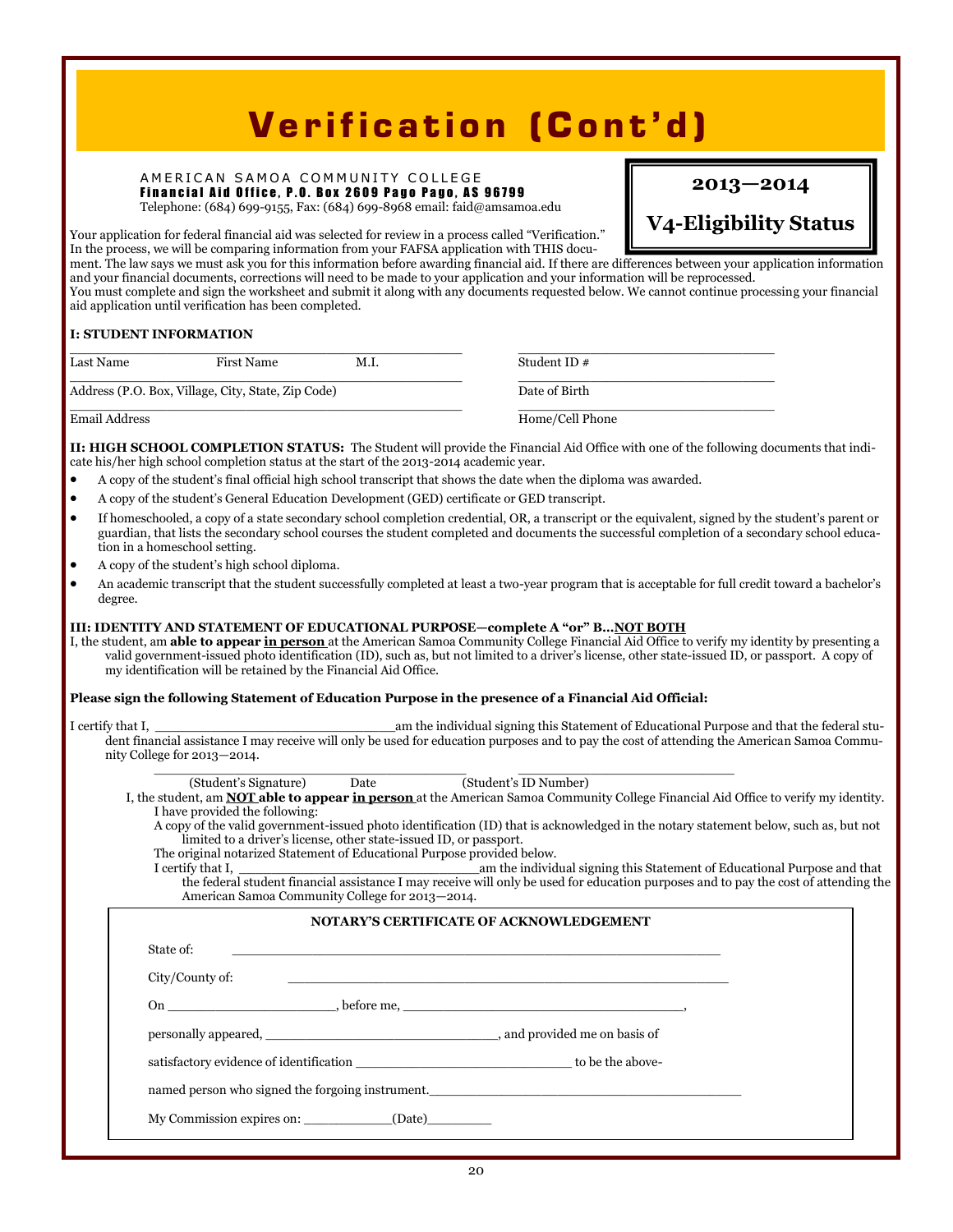# **APPENDIX B: Financial Aid Appeals**

#### *Appeal Process:*

If you feel there have been extenuating circumstances which affected your SAP:

- 1. See your Financial Aid Counselor who can determine if you are a good candidate for a SAP waiver;
- 2. All appeals must be in writing and addressed to the Financial Aid Manager within 10 working days after you receive notification that your eligibility has been suspended;
- 3. You must provide the required documentation in support of your appeal based on the extenuating circumstances (See Examples below);
- 4. The Financial Aid Manager will review request and render a decision;
- 5. A written decision by the Financial Aid Manger after consideration of the appeal is final.

The following table contains examples of some circumstances and of documentation required to support your appeal:

|                | <b>REASON</b>                                                                                                   | <b>ACCEPTABLE SUPPORTING DOCUMENTATION</b>                                                                 |
|----------------|-----------------------------------------------------------------------------------------------------------------|------------------------------------------------------------------------------------------------------------|
| $\mathbf{1}$   | Serious illness or injury of the student or a<br>close family member (child, spouse, parent,<br>or grandparent) | Medical report from the doctor                                                                             |
| $\overline{2}$ | Pregnancy complications                                                                                         | Medical report from the doctor                                                                             |
| 3              | Moving off-island                                                                                               | Letter from the parent or family chief                                                                     |
| $\overline{4}$ | Family emergency (local/off-island)                                                                             | Red Cross verification & airline ticket                                                                    |
| 5              | Death in the family (local/off-island)                                                                          | Death certificate                                                                                          |
| 6              | Family problems                                                                                                 | Letter from a government agency or private company                                                         |
| 7              | Employment of the student (full-time or<br>part-time)                                                           | Letter from employer                                                                                       |
| 8              | Academic difficulties/lack of serious com-<br>mitment to get an education                                       | Completed counseling and written documentation from Academic<br>Advisor/written statement from the student |
| 9              | Military commitment                                                                                             | Letter from the commanding officer or copy of military orders                                              |
| 10             | Personal problems (alcohol or drugs)                                                                            | Letter                                                                                                     |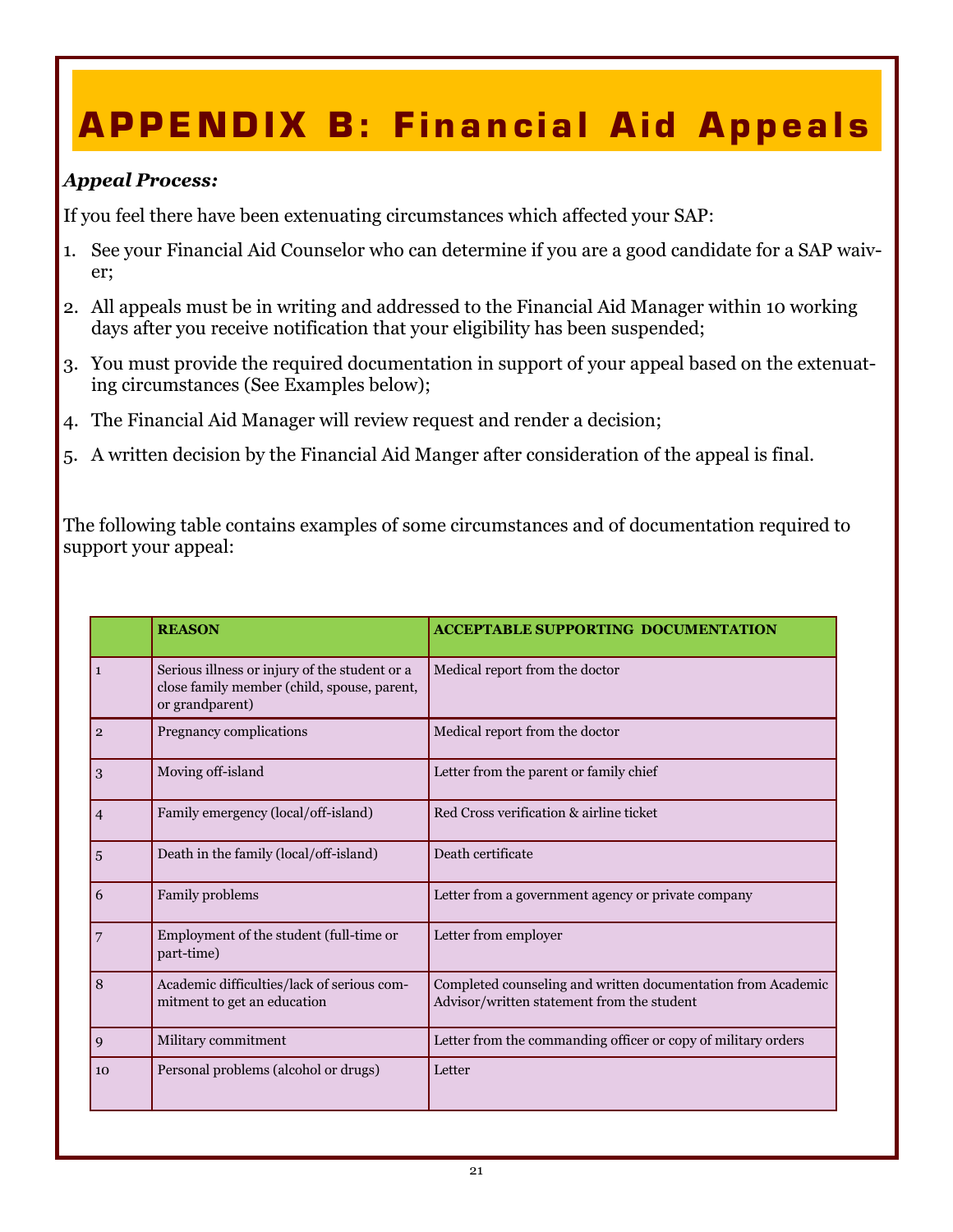# **APPENDIX C: ASCC Refund Policy**

Tuition refunds will be issued for student schedule changes as follows:

| <b>Date of Withdrawal</b>        | <b>Refunded Charges</b> |
|----------------------------------|-------------------------|
| <b>Week 1 of Instruction</b>     | 100% of tuition         |
| <b>Week 2 of Instruction</b>     | 50% of tuition          |
| <b>Week 3 of Instruction</b>     | 25% of tuition          |
| Week 4 or later in se-<br>mester | 0% of tuition           |

Once a withdrawal date has been determined, the financial aid Counselor computes the amount earned by the student using a set formula (see your Financial Aid Counselor for details). Any Pell and/or FSEOG already disbursed that exceeds the amount earned by the student must be returned to the U.S. Department of Education (USDOE). The Financial Aid Office notifies the student in writing to return the excess funds to the ASCC Finance Office for final disposition to USDOE. In addition, a copy of the notification letter is sent to the Finance Office Accounts Receivables to debit the student's account for the amount owed to the Pell and/or FSEOG program(s).

In contrast, if the amount already disbursed to the student is less than the amount earned, the student is eligible to receive a post-withdrawal disbursement.

The order of attribution of repayments and refunds to Pell and FSEOG is as follows:

FSEOG—first

Pell—second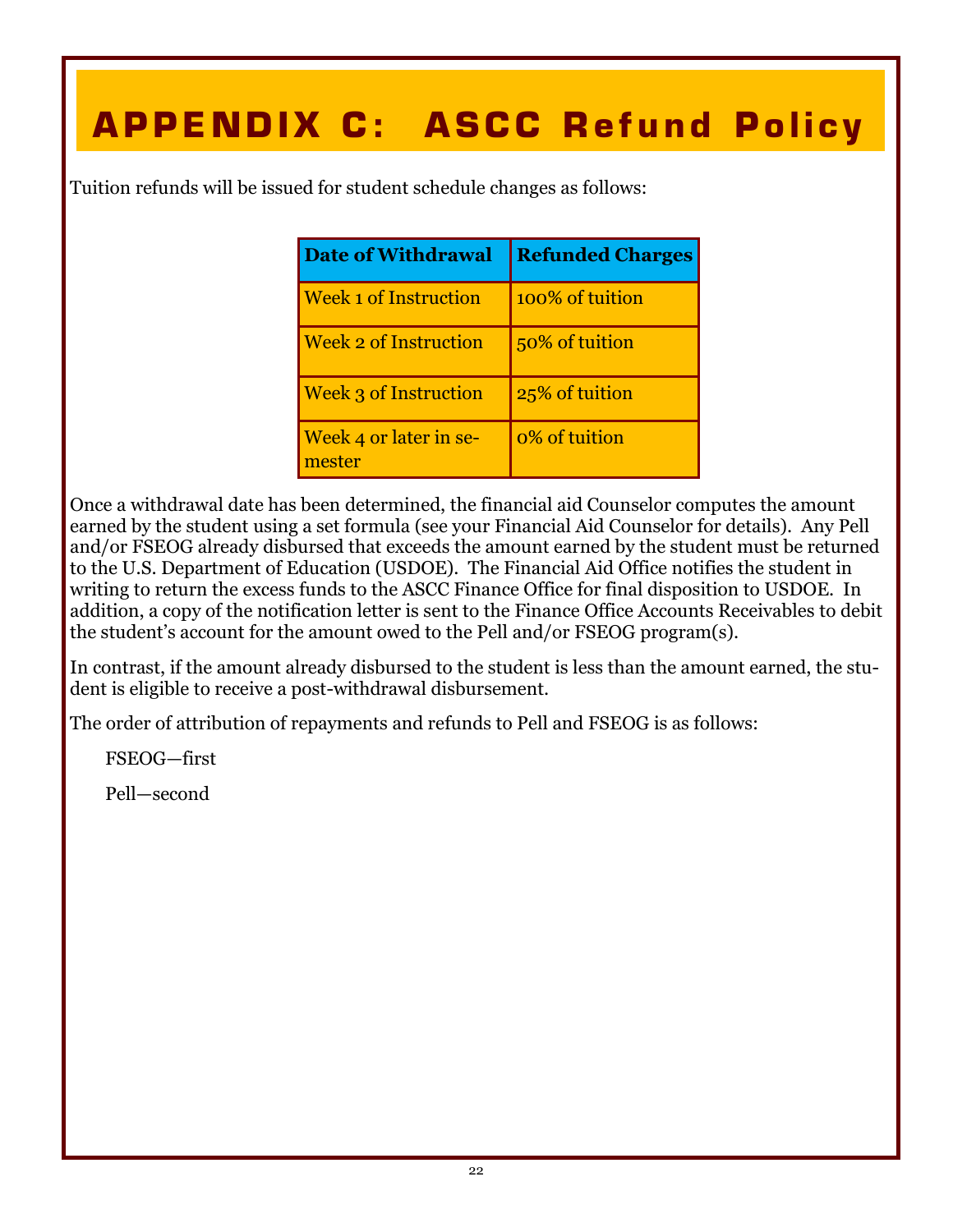# **APPENDIX D: Withdrawal Date & P r o c e d u r e**

### *Student Withdrawal & the Return of Pell & FSEOG Funds*

The ASCC Financial Aid Office requests Title IV funds for qualified recipients under the assumption that the student will attend the entire period of enrollment for which the federal assistance is awarded. However, if the student withdraws from school before the completion of the enrollment period, the student may no longer be eligible for the full award she/he originally was scheduled to receive.

### *Withdrawal Date*

The use of the term "withdrawal date" is only for the purpose of calculating the amount of Pell and FSEOG aid earned by the student. In order to determine the student's withdrawal date from school, the student must complete a "Withdrawal" form. The student, or in case of an emergency, a person designated by the student, initiates the process by acquiring the form from the Admissions & Registrar's Office and processes it through the offices listed on the form. The withdrawal process is completed when the form is received by the Admissions & Registrar's Office and the "W" is posted in the student information system.

In the event the student fails to initiate the withdrawal form as indicated above, the withdrawal date used to compute Pell and FSEOG aid earned by the students is established in accordance with the following chart. *Students considering withdrawing/dropping classes are referred to the Financial Aid Office to understand the implications of withdrawal.*

| <b>CATEGORY</b>                                                                                                                                                                                     | <b>WITHDRAWAL DATE</b>                                                                                                                                                              |  |
|-----------------------------------------------------------------------------------------------------------------------------------------------------------------------------------------------------|-------------------------------------------------------------------------------------------------------------------------------------------------------------------------------------|--|
| Official withdrawal from school                                                                                                                                                                     | The earlier of:<br>Date student begins the official withdrawal process<br>1.<br>Date student otherwise provides official notification to the school of<br>2.<br>intent to withdraw  |  |
| Unofficial withdrawal from school                                                                                                                                                                   | Documented last date of attendance at an academically-related event<br>(ASCC must document that the activity is academically related and that<br>the student attended the activity) |  |
| Unofficial withdrawal from school<br>(student fails to begin withdrawal<br>process due to illness, accident, griev-<br>ous personal loss, or other circum-<br>stances beyond the student's control) | Case-by-case determination based on consideration of circumstances<br>(e.g., date of accident or personal loss).                                                                    |  |
| Expulsion                                                                                                                                                                                           | Effective date of expulsion                                                                                                                                                         |  |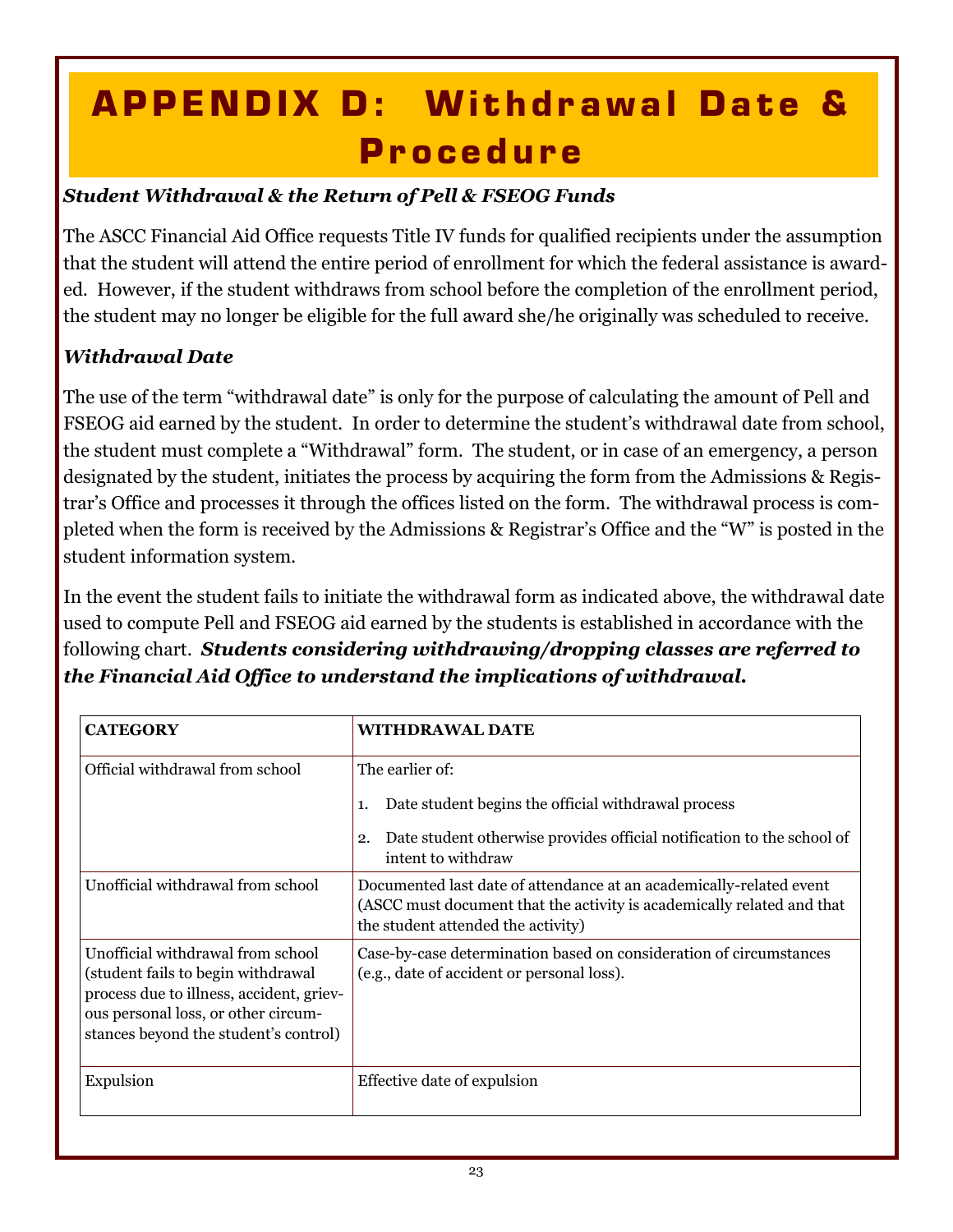# **APPENDIX E: Bookstore Financial Aid Program**

#### **ASCC Bookstore Financial Aid Program**

The American Samoa Community College (ASCC) bookstore offers the opportunity for our students to charge books and school supplies on their student account based on the approved financial aid pre-award. Students may only charge books and supplies for classes currently enrolled in at any given term.

If a student chooses to participate in ASCC's bookstore financial aid program, he/she must present the following official documents to the Bookstore Staff:

- Valid ID
- Current Official Class Schedule received from the Finance Office (please see sample form)
- Class Syllabus

All students must have these documents before any bookstore charge can be authorized.

If a student chooses not to participate in ASCC's bookstore financial aid program, he/she must officially declare this in writing on his/her current financial aid award letter. The alternative option of reimbursement will be offered to the student immediately. The student must bring in the following documents within 7 days from the beginning of the school term to the Finance Office to process his/her book & supplies reimbursement.

- Valid ID
- Current Official Class Schedule
- Class Syllabus
- Invoice of approved textbook/supplies

Students will only be reimbursed for books/supplies for classes currently enrolled in.